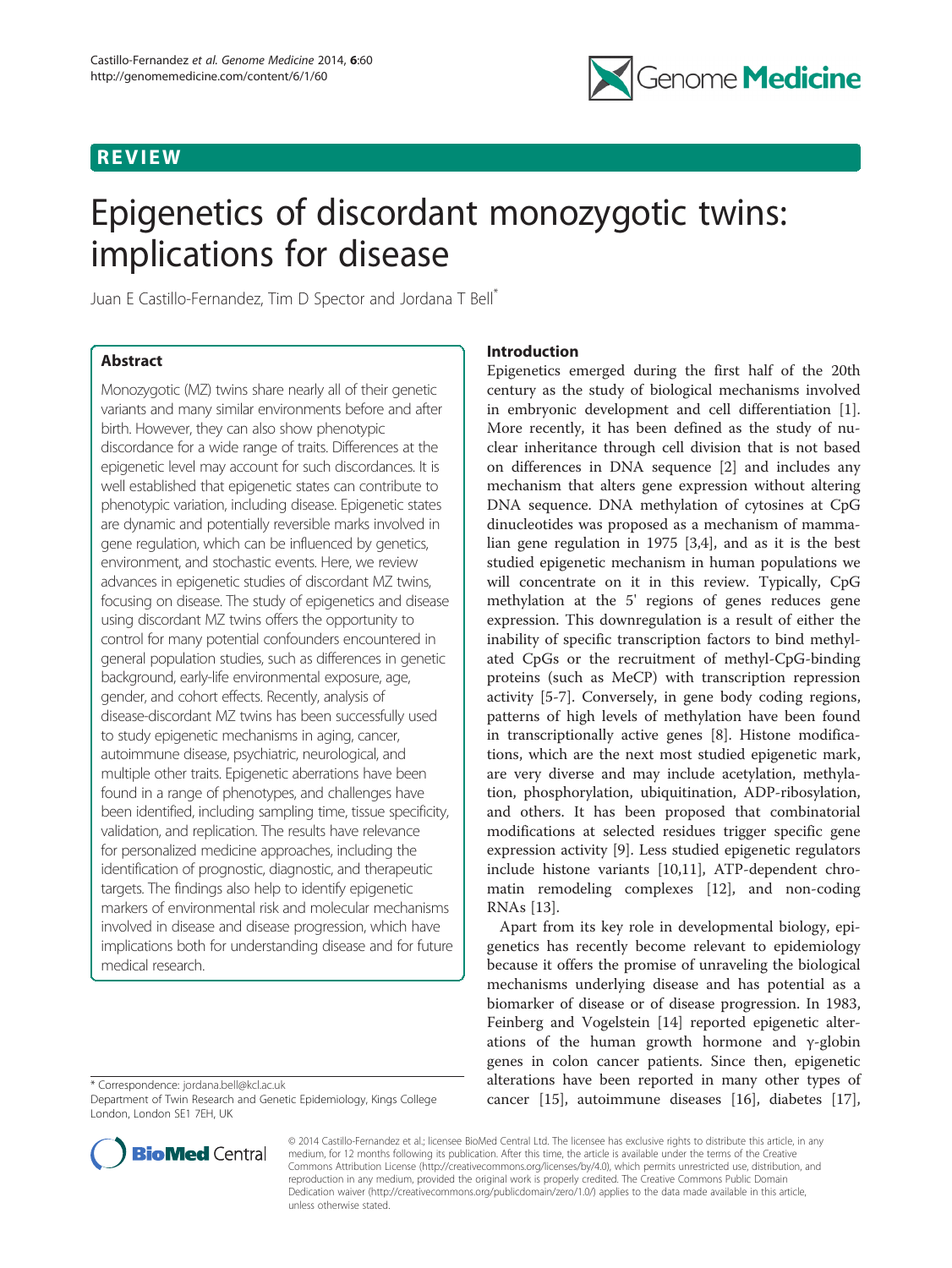<span id="page-1-0"></span>Alzheimer's disease [[18\]](#page-13-0), Parkinson's disease [\[19](#page-13-0)], asthma [[20\]](#page-13-0), and multiple other human complex traits [\[21-23](#page-13-0)]. The majority of reported associations between epigenetic changes and phenotypic variation were observed in population samples of unrelated individuals. However, a number of studies have also explored epigenetic profiles in twins during normal development, aging, and in the context of disease, using disease-discordant MZ twins.

Epigenetic disease studies can particularly benefit from the unique study design of disease-discordant MZ twins. The use of MZ twins allows us to study the role of epigenetics in disease by controlling for many potential confounders, such as genetic factors, age, gender, maternal effects, cohort effects, and most in utero and environmental influences (Figure 1). Both population-based and twin-based epigenetic studies are susceptible to bias from potential unobserved confounders, and require replication to minimize false positive findings. Here, we discuss the benefits, challenges [\(Box 1](#page-2-0)) and limitations ([Box 2\)](#page-3-0) of epigenetic studies using disease-discordant monozygotic (MZ) twins (also called identical twins), and we review recent findings and their implications for medical research.



left picture), a shared placenta but different amnion (monochorionic diamniotic, middle), or a different placenta and amnion (dichorionic diamniotic, right). Epigenetic studies using MZ twins allow the control of most genetic, maternal, environmental, and cohort effects.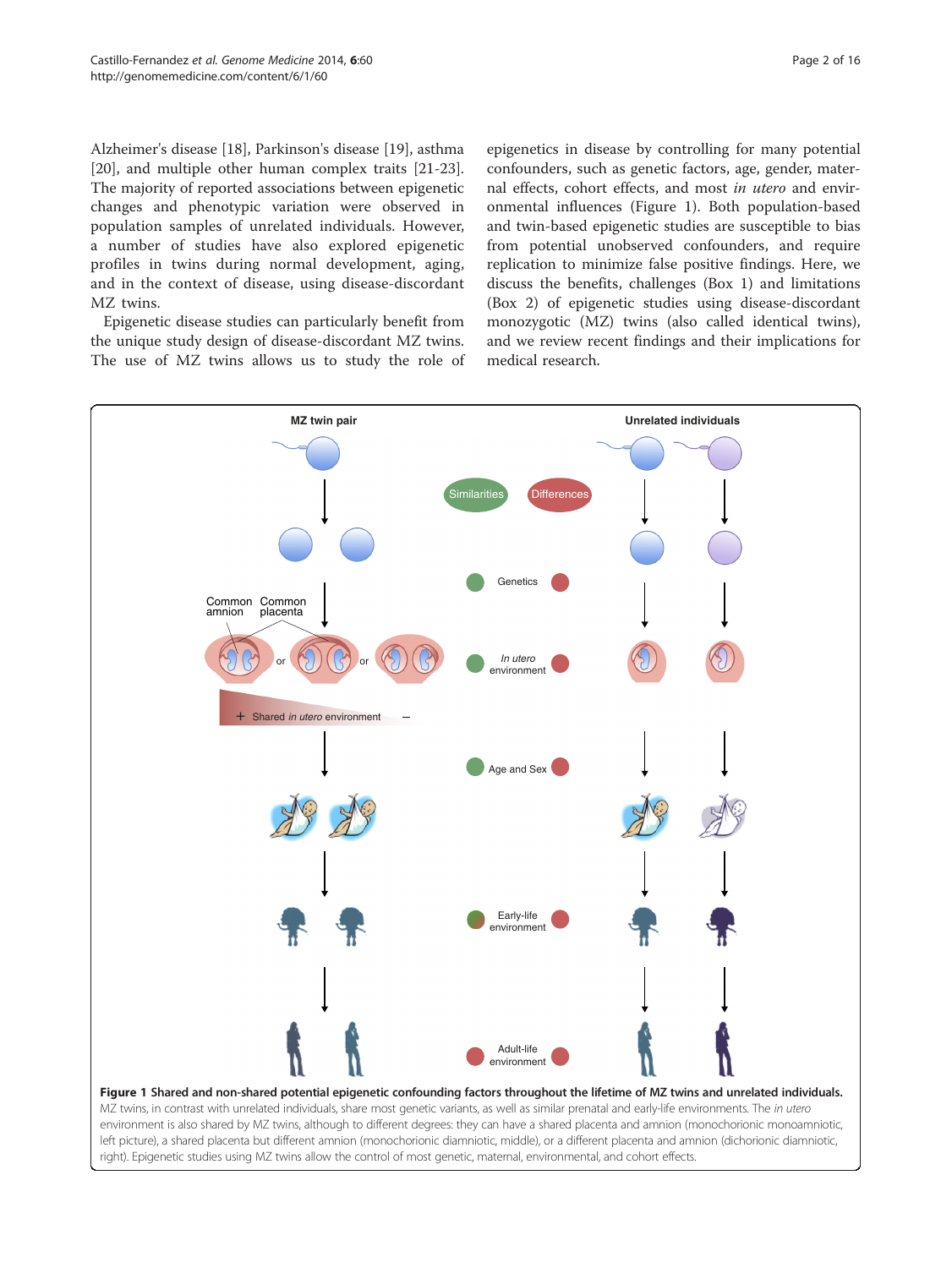<span id="page-2-0"></span>The major challenges of epigenetics are inherent to its nature and not specific to twin studies. Epigenetic states are often tissue- and cell-specific and a sample of cells may involve a mixture of cells with different profiles. Currently, the solution to this problem is to use blood and adjust for cell sub-type counts. If blood is not available, the epigenetic states can be inferred using DNA methylation signatures from previously purified samples [[95](#page-15-0)]. Another approach to overcome this difficulty is to use computational approaches, such as the FaST-LMM-EWASher method [[96](#page-15-0)] or the RefFreeEWAS method [\[97](#page-15-0)], which adjust for cell composition without the use of reference samples. In the near future, this problem will be addressed with the use of single cell sequencing technologies based on nanopores, which can discriminate between cytosine and methylcytosine [[98](#page-15-0)]. Cell composition is less of a problem for twin studies as many cell populations are genetically controlled. For example, genetic factors in twins contribute 61 to 96% of the variance in blood cells [\[99](#page-15-0)], and blood is the most commonly used sample for genome-wide epigenetic studies.

Related to the tissue and cell specificity of epigenetic profiles is the appropriate choice of tissue for the disease of interest. In most cases it will not be possible to study the affected tissue, such as brain in neurodegenerative diseases. Most studies use peripheral blood cells, which limits the study of epigenetic marks to those that are shared across tissues. This approach is helpful when looking for markers of the disease.

Inferring causal relationships also presents a major challenge. Associations in this field are subject to reverse causation and confounding factors. The conventional observational study at one point in time cannot determine if an epigenetic modification is a cause of the disease or if it is secondary or the result of medication use. The twin design allows us to overcome many confounding effects, but longitudinal studies are needed to determine whether an epigenetic modification precedes disease, as exemplified by Heyn et al. [[73](#page-14-0)] in the discovery of the altered methylation status of DOK7 before tumor diagnosis. The difficulty in these approaches is sample and phenotype collection at different time points.

The large number of different epigenetic marks is another challenge. DNA methylation is by far the most studied epigenetic mark, but histone modifications can occur in the same locus and the interaction and relative importance of different layers of epigenetic modification remain unknown. The integrative analysis of genetics, epigenetics, and transcriptomics may give a hint of the underlying regulatory mechanisms.

#### Monozygotic twins and epigenetics

MZ twins arise from the same single cell and therefore share almost all of their genetic variants (Figure [1](#page-1-0)). Nevertheless, these isogenic individuals are not completely identical, but show phenotypic discordance for many traits from birth weight to a range of complex diseases [[24](#page-13-0)]. Proband-wise concordance rate estimates show that MZ twins are relatively often discordant for most common complex diseases, such as type 1 diabetes (T1D; 61%) [\[25](#page-13-0)], type 2 diabetes (41%) [\[26](#page-13-0)], autism (58 to 60%) [\[27](#page-13-0)], schizophrenia (58%) [\[28](#page-13-0)], and different types of cancer (0 to 16%) [\[29](#page-13-0)]. This observation supports the finding that for many complex traits, genotype alone may not fully determine phenotypic variation, and the interplay between genes and environment needs to be considered. Epigenetics has been proposed to be one of the main mediators of this interaction [\[30](#page-13-0)].

Fraga et al. [\[31](#page-13-0)] first demonstrated that MZ twin pairs exhibit epigenetic differences by comparing total content of methylcytosine and histone acetylation levels of peripheral lymphocytes. Twin pairs who were older, spent less time together, or had more dissimilar health or medical histories showed greater differences in both types of epigenetic marks. In 2009, Kaminsky et al. [[32](#page-13-0)]

confirmed the presence of DNA methylation differences between co-twins across three different tissues (white blood cells (WBCs), buccal epithelial cells, and gut biopsies) in an age- and sex-matched twin sample. They also observed greater similarity between DNA methylation profiles within MZ twins than within dizygotic (DZ) twins. Furthermore, they proposed a functional stratification of the epigenome based on the finding of lower variability between co-twins in CpG islands and promoters than in all non-CpG island loci. Similar regionspecific variation in DNA methylation was found from profiling of the major histocompatibility complex (MHC) in CD4<sup>+</sup> lymphocytes of 49 Norwegian MZ twins [\[33](#page-13-0)]. CpG islands, 5' regions, and conserved non-coding regions were less variable than CpG-poor regions within twins. The reported epigenetic differences between MZ co-twins appear to be established early on in life, as they were also observed in the neonatal epigenome in a longitudinal genome-wide study of DNA methylation that profiled 10 MZ and 5 DZ twin pairs at birth and at 18 months [\[34](#page-13-0)]. Interestingly, in the early years epigenetic profiles tended to diverge, converge, or remain discordant in a twin-pair-specific manner, showing high variability compared with adults.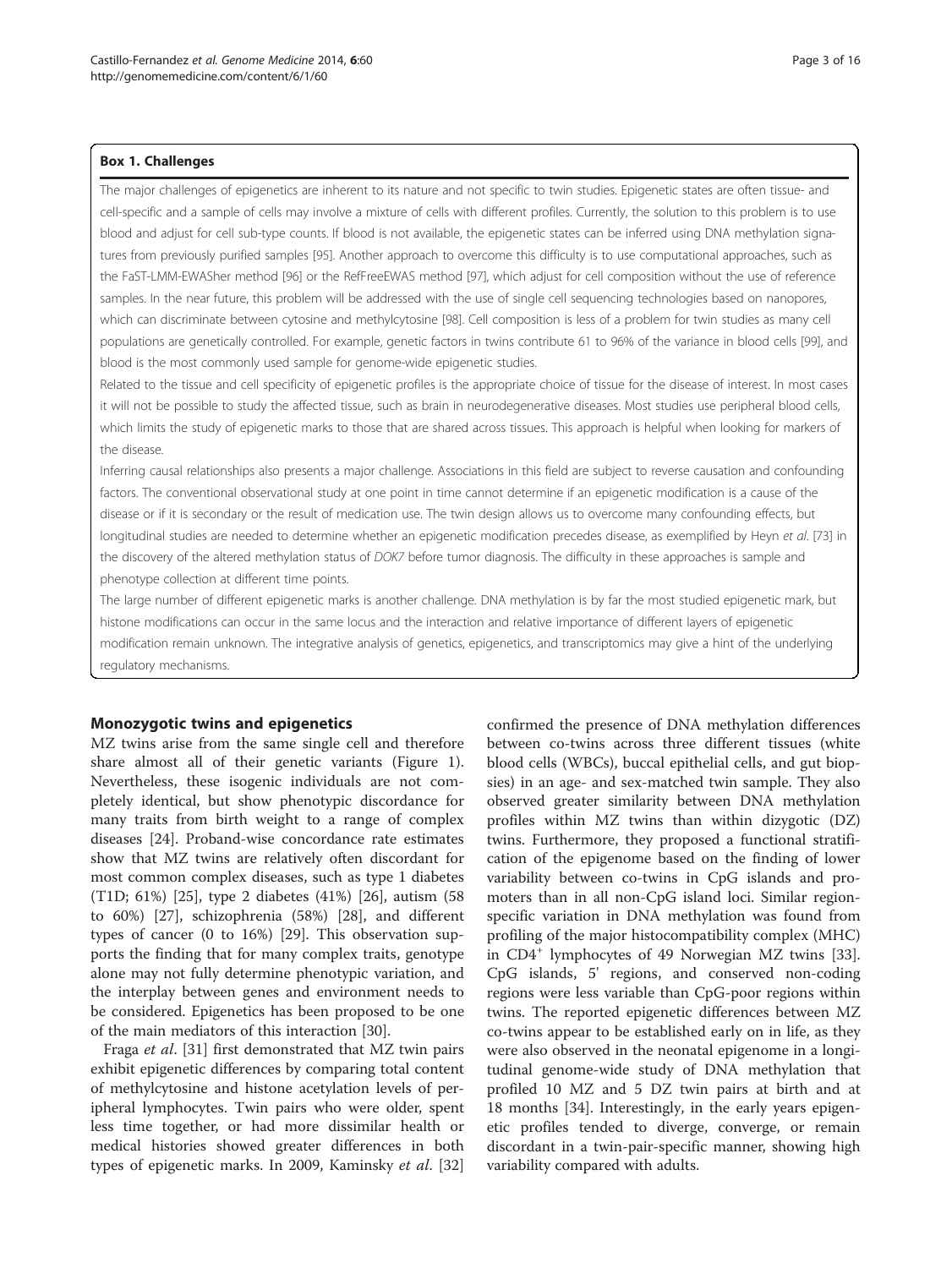#### <span id="page-3-0"></span>Box 2. Limitations of epigenetic studies on MZ twins

Epigenetics may explain many discordances between twins, but there are limitations when dissimilarities come from other sources. Even though MZ twins were formed from the same zygote, post-zygotic mutations may occur and give rise to somatic mosaicism [\[51](#page-14-0)]. In some cases the mutation would be unobserved, but in others it may be the cause of a developmental disorder or may increase susceptibility to a disease in later life. Furthermore, somatic mutations continuously occur and twins may show different somatic mutation rates depending on environmental influences. The twin model assumes that MZ twins are genetically identical, but it is unknown whether these tiny differences have phenotypic consequences and to what extent.

Another potential complication is twin chorionicity, which in most cases is unknown for adult twins. Most studies treat MZ twins as a uniform group, but in fact they can be sub-classified depending on whether they shared the same placenta or not (monochorionic or dichorionic, re-spectively). Chorionicity is considered to be influential in epigenetic status, as reported by Kaminsky et al. [[32](#page-13-0)], who found that DNA methylation profiles within pairs of monochorionic MZ twins are more variable than those from dichorionic MZ twins. Gordon et al. [\[45\]](#page-13-0) reported similar findings and proposed that monochorionic twins are more discordant because they are more likely to compete for resources in utero. Both studies were small but the results are important and require further replication.

Twin chorionicity is also in part related to the potential of chimerism in MZ twins, especially when blood samples are used. In utero, twins can exchange fetal blood through vascular connections, and this can have implications for the detection of genetic or epigenetic events that are related to discordance originating in utero.

Lastly, power to detect epigenetic changes using the disease-discordant MZ twin model has not yet been fully investigated and will depend on many factors, including sample size, effect size, assay coverage and sensitivity, epigenetic heritability at the locus of interest, and longitudinal stability of the epigenetic change. Several studies have made locus-specific power estimates for the disease-discordant twin design. Kaminsky et al. [[21](#page-13-0)] estimated reasonable power (>80% power) to detect moderate effects (1.15-fold change in methylation) using a genome-wide methylation assay targeting CpG island regulatory elements, using 21 twin pairs. However, most currently used methylation assays target methylation at single CpG sites and formal power calculations for genome-wide coverage at single CpG site resolution have not yet been reported in twins. Preliminary estimates report low (35%) to good (>80%) power to detect effects at specific CpG sites at methylation differences of 5 to 6% between affected and unaffected MZ co-twins in 20 to 22 disease-discordant twin pairs [[58](#page-14-0),[71](#page-14-0)].

The process of establishment and maintenance of epigenetic marks may be one explanation for the epigenetic discordance between MZ co-twins. DNA methylation is laid down by DNA methyltransferases and inherited through cell division, and epimutations (differences in epigenetic marks) can arise during this process. The DNA methyltransferases (DNMTs) Dnmt3a and Dnmt3b are involved in de novo methylation, whereas Dnmt1 maintains the marks across cell division. Methylcytosines are not added during DNA replication; as a consequence, the newly synthesized strands will lack methylation marks and the DNA molecules would be methylated only on one strand. Dnmt1 uses this hemi-methylated molecule as a substrate and methylates the corresponding nucleotides on the complementary strand. Epimutations, which can be inherited through cell division, may occur as probabilistic errors in the correct function of these enzymes. For example, Dnmt1 skips 4 to 5% of methylation sites and shows de novo methylation activity near densely methylated regions [[35\]](#page-13-0).

Failure in the correct establishment of DNA methylation patterns has a key role in human genetic diseases known as imprinting disorders. Parent-of-origin-specific gene expression, known as genomic imprinting, is an

epigenetic mechanism in which the imprinted gene is differentially methylated at the paternal and maternal alleles [[36\]](#page-13-0). The region that controls the expression of an imprinted gene is known as an imprinting center. For example, methylation of the Prader-Willi imprinting center in chromosome 15q on the paternal allele causes Prader-Willi syndrome [\[37](#page-13-0)], while failure to methylate the same locus on the maternal allele causes Angelman syndrome [[37](#page-13-0)], and loss of DNA methylation at the KCNQ1OT1 gene on the maternal allele causes Beckwith-Wiedemann syndrome [[38](#page-13-0)]. In two separate studies using twins discordant for Beckwith-Wiedemann syndrome, Weksberg *et al.* [[39\]](#page-13-0) and Bliek *et al.* [\[40\]](#page-13-0) found that the affected twins (5 of 5 MZ twin pairs and 10 of 10 MZ twin pairs, respectively) had the epimutation. Both studies also emphasize the fact that there is an excess of discordant female MZ twins in Beckwith-Wiedemann syndrome patients (8% [\[39\]](#page-13-0) and 2.5% [\[40](#page-13-0)]) compared with the general population (0.3 to 0.4%). This observation has suggested a link between epigenetic maintenance failures and the MZ twinning event, which has also previously been proposed by Bestor [[41\]](#page-13-0). MZ twin discordance for other imprinting disorders has also been described, for example, in Silver-Russell syndrome [\[42,43](#page-13-0)], but in relatively small numbers.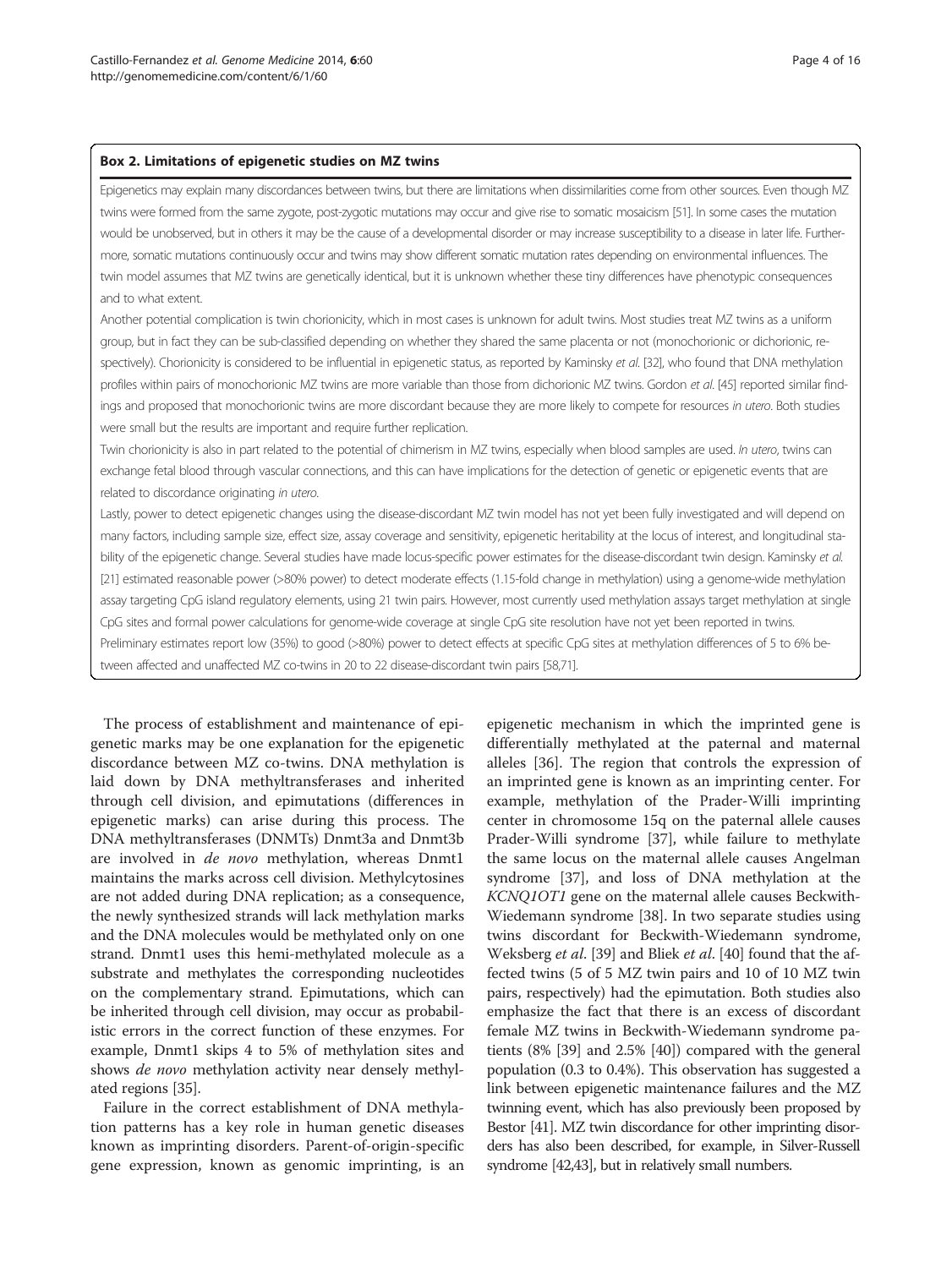Epigenetic differences in MZ twins may also arise as a result of environmental differences. MZ twins are exposed to different nutritional conditions related to the formation and vascularization of the placenta [[44\]](#page-13-0). Because the intrauterine environment of MZ twins can differ, it is possible that intrauterine differences contribute to differences in epigenetic states ([Box 2](#page-3-0)). DNA methylation profiles are less similar within pairs of monochorionic (shared placenta) MZ twins than within pairs of dichorionic (non-shared placenta) MZ twins [\[32,45\]](#page-13-0). This observation suggests that sharing a placenta may cause imbalanced in utero conditions and, consequently, more discordant epigenetic profiles. Another factor that may result in early-life epigenetic differences in twins is an unequal allocation of cells during the twinning event; however, not much detail is known about the precise mechanism of twinning. Environmental factors may also contribute to epigenetic differences in adult twins over time. Cigarette smoking is a known environmental modifier of DNA methylation. Smoking was first associated with differential DNA methylation in an adult population (50 to 60 years of age) at the F2RL3 gene, which encodes coagulation factor II receptor-like 3 [\[46\]](#page-13-0). Since then, multiple studies have identified and replicated smoking-associated changes in DNA methylation at several genes, including the well replicated aryl hydrocarbon receptor repressor (AHRR) gene [\[47-](#page-13-0)[49\]](#page-14-0) and several other regions. Interestingly, at multiple smoking-associated sites DNA methylation levels of former smokers are generally similar to levels observed in non-smokers, which suggests that smoking cessation may allow methylation levels to revert back. In addition to smoking, many other environmental factors have been linked to changes in DNA methylation, although not in humans, including diet, exposure to environmental toxins, temperature changes, and others [[50\]](#page-14-0). As adult lifestyles of twins diverge, it is likely that their epigenomes may too. Traditionally, MZ twin discordance has been attributed only to environmental differences, but stochastic events, which are difficult to measure, may also play a role.

Lastly, although MZ twins are often referred to as being genetically identical, post-zygotic mutation events can occur [\(Box 2](#page-3-0)). Somatic point mutations during early development occur with a frequency of  $1.2 \times 10^{-7}$  per base pair per twin pair [\[51](#page-14-0)]. Similarly, somatic copy number variations have been found in normal concordant and in disease-discordant MZ twin pairs [[52\]](#page-14-0). The influence of genetic variation on epigenetic marks has been previously demonstrated by the association of specific genetic variants at single nucleotide polymorphisms with specific DNA methylation sites [[53\]](#page-14-0); it is therefore possible that somatic mutations or copy number variations in MZ twins may lead to epimutations in a cell- and tissue-specific manner.

## Twin discordance for disease and environmental factors

Most complex phenotypes arise as a result of the interplay between genetics and environment. In epidemiology, it is of interest to determine what proportion of the phenotypic variance each of these factors can explain. Classical twin studies make use of MZ and DZ twins to decipher these influences. Because MZ twins are assumed to share almost 100% of their genetic variants, and DZ twins share, on average, only 50% of their variants, the difference in phenotype concordance levels between these two groups can indicate a genetic influence on the phenotype. Greater phenotype concordance in MZ twins would point to a higher contribution of genetics to the disease.

Heritability in the broad sense  $(H^2)$  has been used to define the fraction of the total phenotypic variance  $(\sigma_P^2)$ in a population that can be attributed to genetic variance  $(\sigma_G^2)$   $\left[H^2 = \frac{\sigma_G^2}{\sigma_p^2}\right]$ . Genetic variance can further be partitioned into the variance attributed to additive  $(\sigma_A^2)$ , dominant ( $\sigma_D^2$ ), and epistatic ( $\sigma_I^2$ ) effects. This partition gives origin to the definition of heritability  $(h^2)$  in the narrow sense, which only considers the fraction of the total phenotypic variance attributed to additive genetic effects  $\left[h^2 = \frac{\sigma_A^2}{\sigma_p^2}\right]$  [\[54\]](#page-14-0). The rest of the variation that is not attributed to genetic effects is attributed to environmental influences, which can be divided into shared and unique environmental influences and random error. The classical twin estimate of heritability, known as  $h^2$ , is defined as twice the difference between MZ and DZ intrapair correlation coefficients (ICCs) of the trait of interest  $[h^2 = 2(ICC_{MZ} - ICC_{DZ})]$  [\[55](#page-14-0)]. The twin model also assumes that MZ and DZ twins equally share the environment and that a fraction of the correlation is due to the shared environmental influences. The fraction corresponding to shared environmental effects is estimated as the difference between the total correlation and the heritability estimate. Finally, the missing variation is attributed to unique environmental effects plus error. Figure [2](#page-5-0) shows these proportions estimated by different studies for several diseases, including diabetes, psoriasis, autism, myocardial infarction, and different types of cancer.

Heritabilities can be calculated for particular epigenetic variants at specific epigenetic loci by treating them like phenotypes. Kaminsky et al. [[32\]](#page-13-0) estimated the locusspecific DNA methylation ICC differences (ICC<sub>MZ</sub> - $ICC<sub>DZ</sub>$ ) of 40 age- and sex-matched MZ and DZ twin pairs in buccal epithelial cells and WBCs at about 6,000 loci. The differences were significant in both tissues, but greater in buccal epithelial cells (mean  $ICC_{MZ} - ICC_{DZ} =$ 0.15 ± 0.0039,  $P = 1.2 \times 10^{-294}$  than in WBCs (mean  $ICC_{MZ} - ICC_{DZ} = 0.0073 \pm 0.0034$ ,  $P = 0.044$ ), showing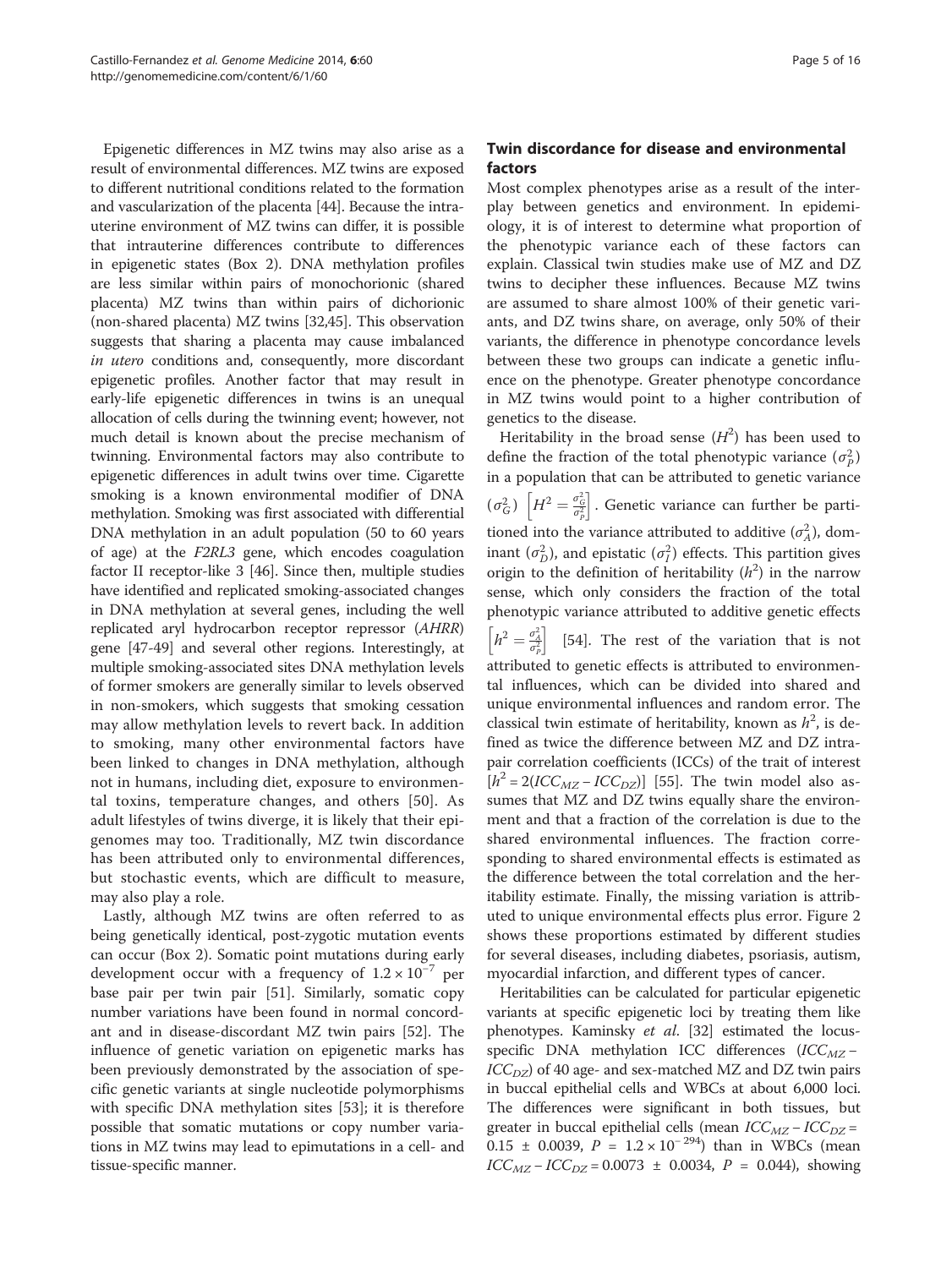<span id="page-5-0"></span>

published studies of stomach, colorectum, pancreas, lung, breast, cervical, uterine, ovary, prostate, bladder and leukemia cancers [[29](#page-13-0)]; strict autism [[27](#page-13-0)]; psoriasis [\[56\]](#page-14-0); myocardial infarction [\[57\]](#page-14-0); gestational diabetes, type 1 diabetes, and type 2 diabetes [\[25\]](#page-13-0).

that at a proportion of sites in the genome DNA methylation levels show evidence for heritability. Gervin et al. [[33](#page-13-0)] estimated heritabilities of DNA methylation across CpG sites in the human MHC in  $CD4^+$  lymphocytes using bisulfite sequencing. Their relatively low heritability estimates (2 to 16%) suggested that DNA methylation variation in the MHC is mostly due to environmental factors. A subsequent larger study using whole blood samples from 172 female twins examined 26,690 CpG sites on the Illumina Infinium HumanMethylation27 BeadChip (Illumina 27 K) that includes CpG sites only at promoter regions, and revealed slightly higher DNA methylation heritability per CpG site, with an average of 18.2% across the genome [[58\]](#page-14-0). DNA methylation heritability was supported by the significant association of genetic variants with 6.3% of the probes. More recently, Gordon et al. [[45](#page-13-0)], using the Illumina 27 K array, estimated heritabilities on three different tissues at birth: human umbilical vascular endothelial cells (HUVECs), cord blood mononuclear cells, and placenta. The results suggested a tissue-specific effect on heritability, in which only three of the top 5%

most heritable sites were shared across all three tissues. However, given the low coverage of the Illumina 27 K array, it may be difficult to generalize these results. Decomposition of the epigenetic variance into genetic, shared environmental, and non-shared environmental effects in different twin studies so far show that, overall, non-shared environmental and stochastic factors may have a greater effect on methylation sites than genetic and shared environmental effects [\[34,45\]](#page-13-0). However, many of these studies rely on array technologies that may be subject to technical noise that may affect the accurate measurement of DNA methylation, particularly subtle changes [[59](#page-14-0)]. Heritability estimates may also be confounded by the presence of cellular heterogeneity in the sample, which may introduce DNA methylation differences, for example, as shown in saliva samples [[60](#page-14-0)], and to a lesser extent in buccal cells [\[34\]](#page-13-0).

A different approach to study genetic effects on epigenetics focused on chromatin states, which are key to epigenetic mechanisms [[61](#page-14-0)]. The authors explored discordant chromatin accessibility states associated with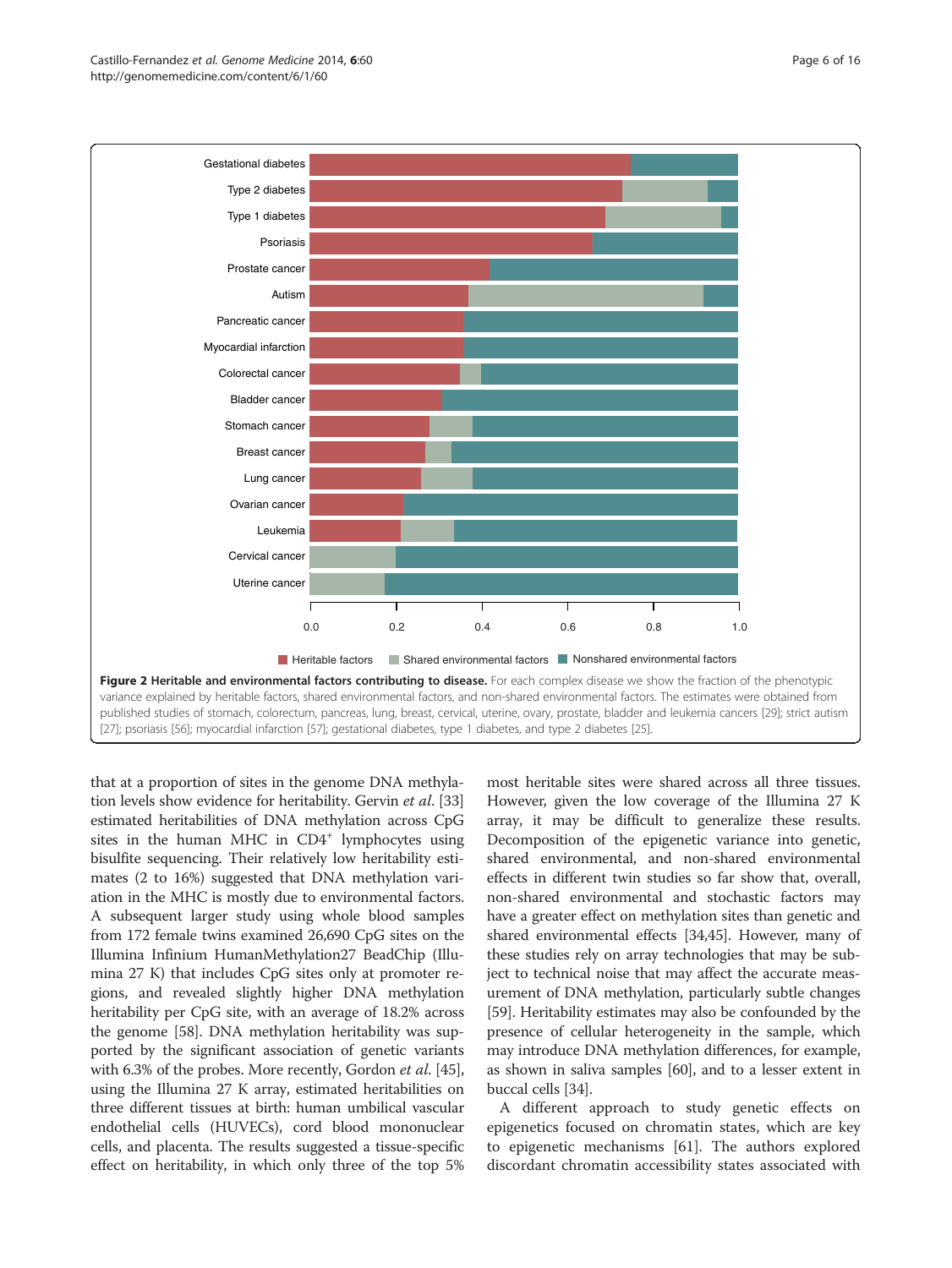genetic variants in lymphoblastoid cells of 36 MZ twin pairs. Within-pair differences in chromatin accessibility were increased in the presence of somatic mutations and had a significant effect on gene expression discordance. Furthermore, quantitative trait locus mapping revealed chromatin accessibility differences at 1,325 loci associated with genotypic variants at a false discovery rate of 0.01. This integrative analysis using MZ twins shows how genetic factors affect chromatin states, potentially through epigenetic mechanisms, and ultimately gene expression.

Discordant lifestyles are obvious potential triggers for disease discordance. Epidemiological studies using diseasediscordant MZ twins have identified environmental or lifestyle factors that increase or decrease the risk of developing a disease. Increased risk for basal cell carcinoma of the skin was associated with smoking status in females and decreased risk with outdoor work [[62](#page-14-0)], and because smoking is strongly linked to DNA methylation changes at multiple genes [\[49\]](#page-14-0), DNA methylation is a potential mediator of the molecular impacts of smoking on the disease in this case. Additional findings include moderate alcohol consumption, which associates positively with bone mineral density [\[63\]](#page-14-0). Furthermore, a study of MZ twins from the Older Australian Twins Study revealed that cognitive and social activity was associated with performance on some cognitive tasks [\[64\]](#page-14-0). Finally, habitual physical activity during adulthood enlarges the distal aorta and iliac and femoral artery diameters according to a study that included six middle-aged MZ twins with 32 years of discordance for physical activity [\[65\]](#page-14-0). Although the link between most lifestyle changes and specific epigenetic marks that may lead to disease is still unknown, MZ twins provide a good system to identify environmentally associated DNA methylation modifications and study their role in disease.

Low birth weight is an environmentally associated phenotype that has become of interest in epigenetics and disease because epidemiological studies have associated it with increased rates of coronary heart disease, stroke, hypertension, and type 2 diabetes [\[66\]](#page-14-0). Epigenetic studies have taken advantage of the birth weight differences that occur between MZ twin siblings, due to the competition for resources during their intrauterine development, to study methylation differences associ-ated with birth weight. Gordon et al. [[45\]](#page-13-0) identified differential methylation of a gene with vascular function, APOLD1, as being associated with birth weight after adjustment for multiple testing using umbilical vascular endothelial cells of 14 MZ twin pairs. A later study was conducted by Souren et al. [[60](#page-14-0)] using DNA extracted from saliva of 17 monochorionic MZ twin pairs with relative birth weight differences greater than 20%. At nominal significance and with absolute methylation differences greater than 0.05, 45

CpG sites had an uncorrected P-value <0.01 and absolute methylation differences greater than 0.05, but validation of those loci by bisulfite sequencing showed that the methylation differences may be due to technical variation.

## Epigenetic studies of twins and disease

Multiple studies have explored the epigenetic changes in twins discordant for a range of diseases (Table [1](#page-7-0)). Here, we focus predominantly on recent genome-wide efforts across four major types of disease.

### Cancer

Many epigenetic aberrations have been identified in cancer. Two recent studies of cancer-discordant MZ twins [\[73,75](#page-14-0)] have provided interesting findings. Highresolution profiling of DNA methylation in whole blood samples from breast-cancer-discordant MZ twins led to the identification of DOK7 hypermethylation as a bloodbased epigenetic biomarker that can be traced years before tumor diagnosis [\[73\]](#page-14-0). DOK7 encodes a docking protein that acts as a substrate and activator of receptor tyrosine kinase. Heyn et al. [\[73](#page-14-0)] used the Infinium HumanMethylation450 BeadChip (Illumina 450 K array) to profile 15 MZ twin pairs at about 485,000 CpG sites genome-wide, focusing on genes, including promoters and gene bodies, as well as intergenic regions. The authors identified 403 positions that were differentially methylated in breast cancer in whole blood from 15 MZ twin pairs discordant for the disease. Among these positions they found a hypermethylated site located in an alternative promoter of the DOK7 gene with a methylation difference of only 2%. Further analysis revealed that the methylation signal spreads upstream of the promoter. Interestingly, the methylation of DOK7 was also found in samples taken, on average, 4.7 years before tumor diagnosis, implying that the epigenetic change occurs early in the development of the disease. Although the consequences of an altered DOK7 methylation status are unknown, these results indicate a promising role for DOK7 as a blood-based biomarker and serve as a model for other larger studies. In addition to this finding, the authors [[73](#page-14-0)] identified a breast cancer epigenetic signature that comprises 46 of the differentially methylated positions that can cluster samples according to the presence of cancer. Further study of the associated genes could give valuable clues to the pathogenesis of the disease.

Galetzka et al. [\[75\]](#page-14-0) studied an interesting case that suggests that epigenetic mosaicism is the source of variation between one pair of MZ twins discordant for childhood leukemia and secondary thyroid carcinoma. Using bisulfite pyrosequencing of target genes known to be associated with cancer (ATM, BRCA1, BRCA2,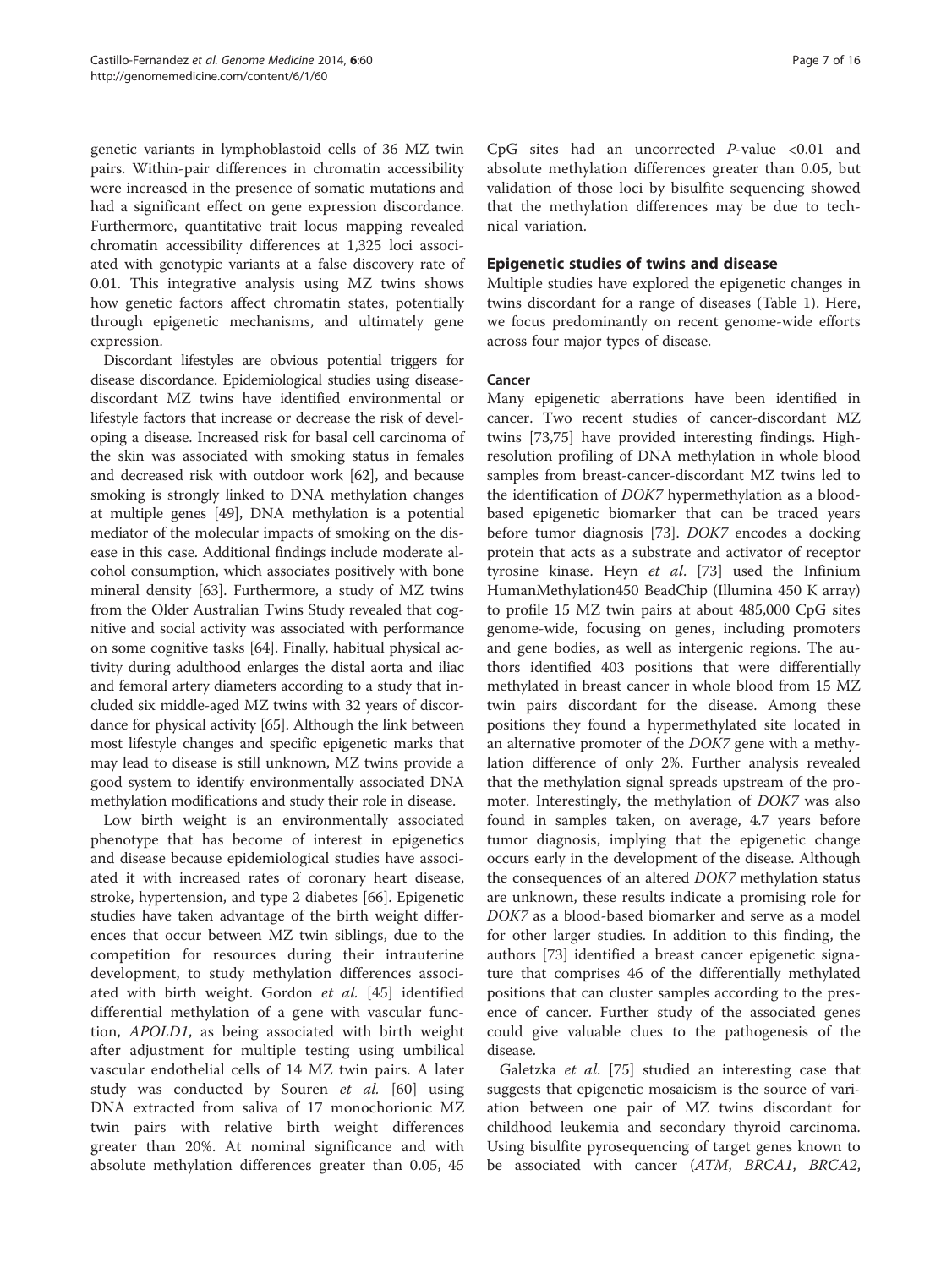<span id="page-7-0"></span>

|  |  |  |  |  | Table 1 Epigenetic studies using discordant MZ twins* |  |  |
|--|--|--|--|--|-------------------------------------------------------|--|--|
|--|--|--|--|--|-------------------------------------------------------|--|--|

| -<br>Phenotype                                              | Assay                                        | Tissue (cell<br>heterogeneity<br>correction) <sup>+</sup>                                        | <b>Major findings</b>                                                                      | Identification<br>cohort                                                             | Validation/<br>replication                                                   | References <sup>#</sup> |
|-------------------------------------------------------------|----------------------------------------------|--------------------------------------------------------------------------------------------------|--------------------------------------------------------------------------------------------|--------------------------------------------------------------------------------------|------------------------------------------------------------------------------|-------------------------|
| Adolescent<br>depression                                    | Illumina 450 K                               | <b>Buccal cells</b><br>(no correction)                                                           | Two differentially<br>methylated positions<br>reproducible in brain                        | 18 discordant<br>pairs of MZ<br>twins                                                | Validation:<br>bisulfite<br>pyrosequencing                                   | $[67]$                  |
| Alzheimer's<br>disease                                      | Immunohistochemistry<br>for 5-methylcytosine | Temporal neocortex<br>(no correction)                                                            | Significantly reduced<br>levels of DNA<br>methylation                                      | 1 discordant<br>MZ twin pair                                                         |                                                                              | [68]                    |
| Autism spectrum<br>disorders                                | Custom array <sup>§</sup>                    | Lymphoblastoid cells<br>(no correction)                                                          | 73 differentially<br>methylated<br>CpG islands                                             | 3 pairs of male<br>discordant MZ<br>twin pairs                                       | Validation:<br>bisulfite<br>sequencing and<br>methylation-<br>specific PCR   | $[69]$                  |
| Autism spectrum<br>disorders                                | Illumina 27 K                                | Whole blood<br>(no correction)                                                                   | Differentially<br>methylated<br>regions in genes<br>already mentioned<br>in the literature | 34 discordant<br>and 5 concordant<br>MZ twin pairs for<br>ASD or a related<br>trait  | Validation:<br>bisulfite<br>pyrosequencing                                   | $[70]$                  |
| Bipolar disorder                                            | Illumina 27 K                                | Whole blood<br>(no correction)                                                                   | Hypomethylation in<br>the upstream region<br>of GPR24                                      | 11 discordant MZ<br>twin pairs                                                       |                                                                              | $[71]$                  |
| Bipolar disorder                                            | MS-RDA                                       | Lymphoblastoid cells<br>(no correction)                                                          | Hypomethylation<br>of PPIFI                                                                | 1 discordant MZ<br>twin pair, 23<br>unrelated cases,<br>and 18 unrelated<br>controls | Validation:<br>bisulfite<br>pyrosequencing                                   | $[72]$                  |
| Birth weight                                                | Illumina 450 K                               | Saliva (correction for<br>buccal epithelium<br>and leukocyte<br>subtypes)                        | 45 differentially<br>methylated CpG<br>sites                                               | 17 discordant<br>monochorionic<br>MZ female twin<br>pairs                            | Validation:<br>bisulfite<br>sequencing                                       | [60]                    |
| Breast cancer                                               | Illumina 450 K                               | Whole blood (no<br>correction)                                                                   | DOK7 as a candidate<br>for blood-based<br>cancer diagnosis                                 | 15 discordant MZ<br>twin pairs                                                       | Validation: bisulfite<br>pyrosequencing<br>of 21 discordant<br>MZ twin pairs | $[73]$                  |
| Caudal<br>duplication<br>anomaly                            | Targeted bisulfite<br>sequencing             | PBMCs and buccal<br>cells (no correction)                                                        | Hypermethylation of<br>the AXIN1 promoter<br>in PBMCs, but not in<br>buccal epithelia      | 1 discordant MZ<br>twin pair                                                         |                                                                              | $[74]$                  |
| Childhood<br>leukemia and<br>secondary<br>thyroid carcinoma | Targeted bisulfite<br>pyrosequencing         | Primary skin<br>fibroblasts<br>(no correction)                                                   | Increased methylation<br>of BRCA1                                                          | 1 discordant MZ<br>twin pair                                                         |                                                                              | $[75]$                  |
| Congenital renal<br>agenesis                                | <b>RRBS</b>                                  | Whole blood<br>(no correction)                                                                   | 514 DMRs in 25 genes,<br>including 6 related to<br>organ development                       | 1 discordant MZ<br>twin pair                                                         |                                                                              | $[76]$                  |
| Major depressive<br>disorder                                | MeDIP-seq                                    | Whole blood<br>(correction for<br>lymphocytes,<br>monocytes,<br>neutrophils, and<br>eosinophils) | Hypermethylation of<br>a region within the<br>ZBTBT20 gene                                 | 50 discordant MZ<br>twin pairs                                                       | Replication:<br>MeDIP-seg in<br>356 unrelated<br>case-control<br>samples     | $[77]$                  |
| Major psychosis                                             | Illumina 27 K                                | Whole blood<br>(no correction)                                                                   | Hypomethylation in<br>the promoter region<br>of ST6GALNAC1                                 | 22 discordant MZ<br>twin pairs                                                       | Replication:<br>EpiTYPER in 45<br>post-mortem<br>brain samples               | $[71]$                  |
| Multiple sclerosis                                          | <b>RRBS</b>                                  | CD4 <sup>+</sup> lymphocytes<br>(no correction)                                                  | No reproducible<br>differences were<br>detected                                            | 3 discordant MZ<br>twin pairs                                                        |                                                                              | $[78]$                  |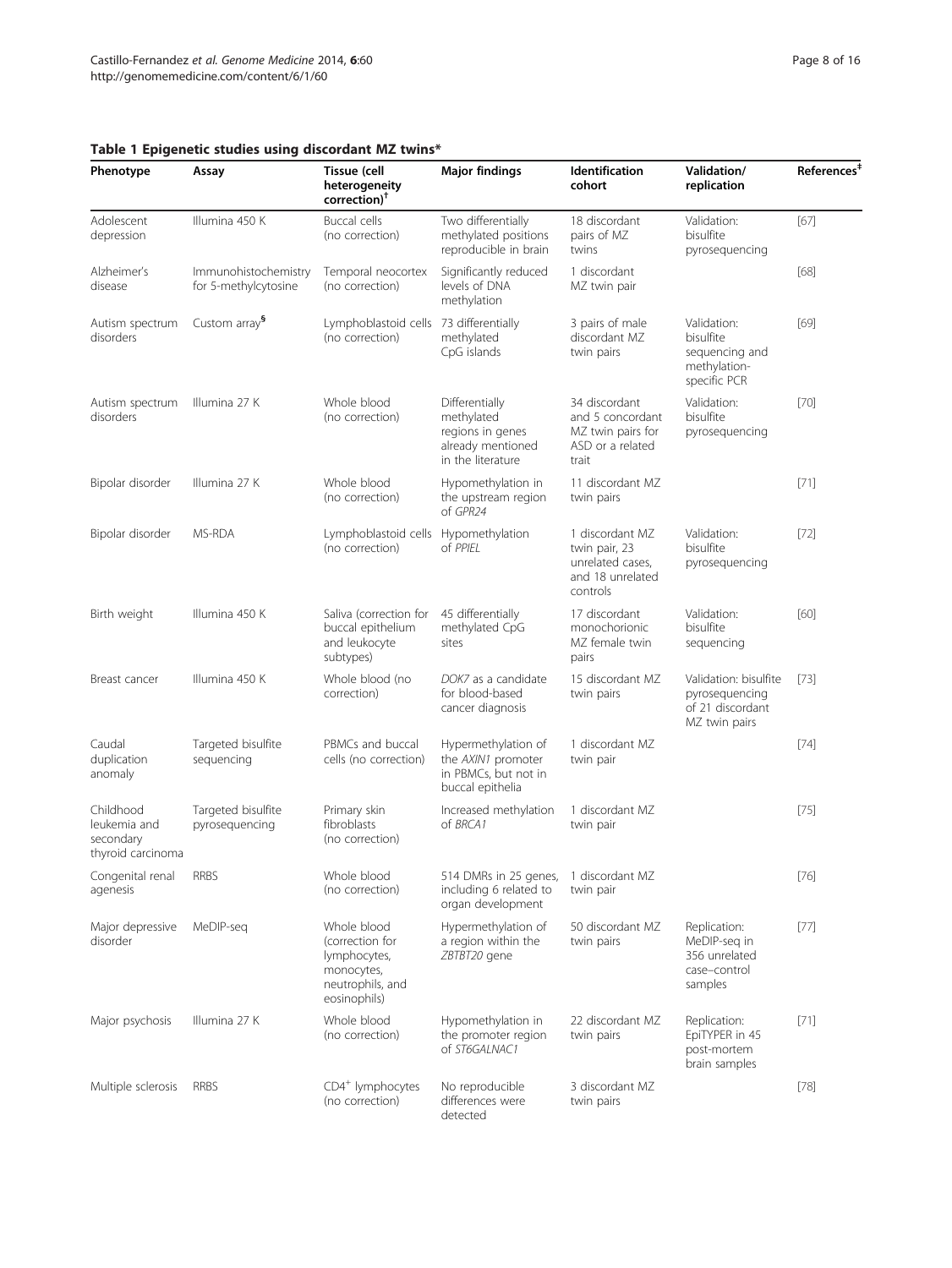| Pain sensitivity                | MeDIP-seg                                            | Whole blood<br><i>(correction)</i><br>for lymphocytes,<br>monocytes,<br>neutrophils,<br>and eosinophils) | Significant association<br>signal in the promoter<br>of the gene TRPA1                                                                                              | 25 discordant MZ<br>twin pairs                                                                           | Replication:<br>MeDIP-seg in<br>50 unrelated<br>samples.<br>Validation:<br>bisulfite<br>pyrosequencing<br>and Illumina<br>450 k | $[79]$ |
|---------------------------------|------------------------------------------------------|----------------------------------------------------------------------------------------------------------|---------------------------------------------------------------------------------------------------------------------------------------------------------------------|----------------------------------------------------------------------------------------------------------|---------------------------------------------------------------------------------------------------------------------------------|--------|
| Psoriasis                       | Illumina 27 K                                        | $CD4^+$ and $CD8^+$ cells<br>(no correction)                                                             | Correlation between<br>DNA methylation<br>differences and gene<br>expression differences<br>of genes involved in<br>the immune response<br>only in CD4 <sup>+</sup> | CD4 <sup>+</sup> : 17 discordant<br>MZ twins pair; CD8 <sup>+</sup> :<br>13 discordant MZ<br>twins pairs |                                                                                                                                 | [80]   |
| Schizophrenia                   | Illumina 27 K                                        | Whole blood<br>(no correction)                                                                           | Hypermethylation in<br>the upstream region<br>of PUS3                                                                                                               | 11 discordant MZ<br>twin pairs                                                                           |                                                                                                                                 | $[71]$ |
| Schizophrenia                   | Targeted bisulfite<br>sequencing                     | Lymphocytes<br>(no correction)                                                                           | Patterns of methylation<br>in the 5'-regulatory<br>region of DRD2 gene<br>are closer between<br>affected individuals                                                | 1 discordant and<br>1 concordant MZ<br>twin pair                                                         |                                                                                                                                 | $[81]$ |
| Systemic lupus<br>erythematosus | Illumina GoldenGate<br>Methylation Cancer<br>Panel I | White blood cells<br>(no correction)                                                                     | 49 differentially<br>methylated genes<br>potentially relevant in<br>autoimmune<br>inflammatory diseases<br>processes                                                | 5 discordant MZ<br>twin pairs                                                                            | Validation: bisulfite<br>sequencing                                                                                             | $[82]$ |
| Type 1 diabetes                 | Illumina 27 K                                        | CD14 <sup>+</sup> monocytes<br>(no correction)                                                           | 132 differentially<br>methylated CpG<br>sites                                                                                                                       | 15 discordant MZ<br>pairs                                                                                | Validation: bisulfite<br>pyrosequencing.<br>Replication: Illumina<br>27 K of 4 twin pairs                                       | $[17]$ |
| Type 1 diabetes                 | Illumina 27 K                                        | Immortalized B cell<br>lines (no correction)                                                             | 88 differentially<br>methylated CpG sites                                                                                                                           | 3 discordant and<br>6 concordant MZ<br>twin pairs                                                        | Validation: bisulfite<br>sequencing                                                                                             | $[83]$ |
| Ulcerative colitis              | Illumina 27 K and<br>MeDIP-chip                      | Intestinal biopsies<br>(no correction)                                                                   | 61 disease-associated<br>genes                                                                                                                                      | 10 discordant MZ<br>pairs                                                                                | Validation: bisulfite<br>pyrosequencing                                                                                         | $[84]$ |

#### Table 1 Epigenetic studies using discordant MZ twins\* (Continued)

\*Abbreviations: ASD, autism spectrum disorders; DMR, differentially methylated region; MeDIP-chip, methylated DNA immunoprecipitation and array hybridization (Nimblegen custom 385 k Tiling Arrays in [[84](#page-14-0)]); MS-RDA, methylation-sensitive representational difference analysis; MZ, monozygotic; PBMC, peripheral blood mononuclear cell; RRBS, reduced representation bisulfite sequencing.

† Tissue or cell sample used at discovery stage; cell heterogeneity correction approach is given in parentheses if relevant.

‡ Effect sizes are described in the text.

§ 8.1 K CpG island microarrays (UHN Microarray Centre).

MLH1, RAD51C, and TP53), they found differential methylation of BRCA1 in skin fibroblasts and saliva. The difference in methylation levels in fibroblasts was 9% and in saliva was 7%. The methylation patterns of individual DNA molecules revealed epigenetic mosaicism in the affected twin, with 13% of her alleles exhibiting the epimutation. Although sequence variants have been linked to aberrant methylation patterns, no sequence alteration was found in the 5' regulatory region of the gene. Protein expression analysis demonstrated lower levels of BRCA1 in the affected twin, consistent with the idea that hypermethylation of tumor suppressor gene promoters is associated with gene silencing. Although the possibility of late somatic events as a consequence of treatment cannot be ruled out, the epigenetic mosaicism may have resulted from an epimutation during early embryonic stages that affected a subpopulation of cells. This study [[75](#page-14-0)] highlights the importance of early embryonic stages during the development of some epigenetic marks and not just adult-life environmental factors.

MZ twins are also useful for identifying genetic factors linked to epigenetic mechanisms that may lead to cancer. The study of a pair of MZ twins discordant for MLL gene-rearranged leukemia helped to identify mutations in a histone H3 lysine36 methyltransferase, SETD2, that causes changes in the epigenetic state of the cell [\[85\]](#page-14-0). A different approach used two pairs of MZ twins with acute lymphoblastic leukemia to study the timing of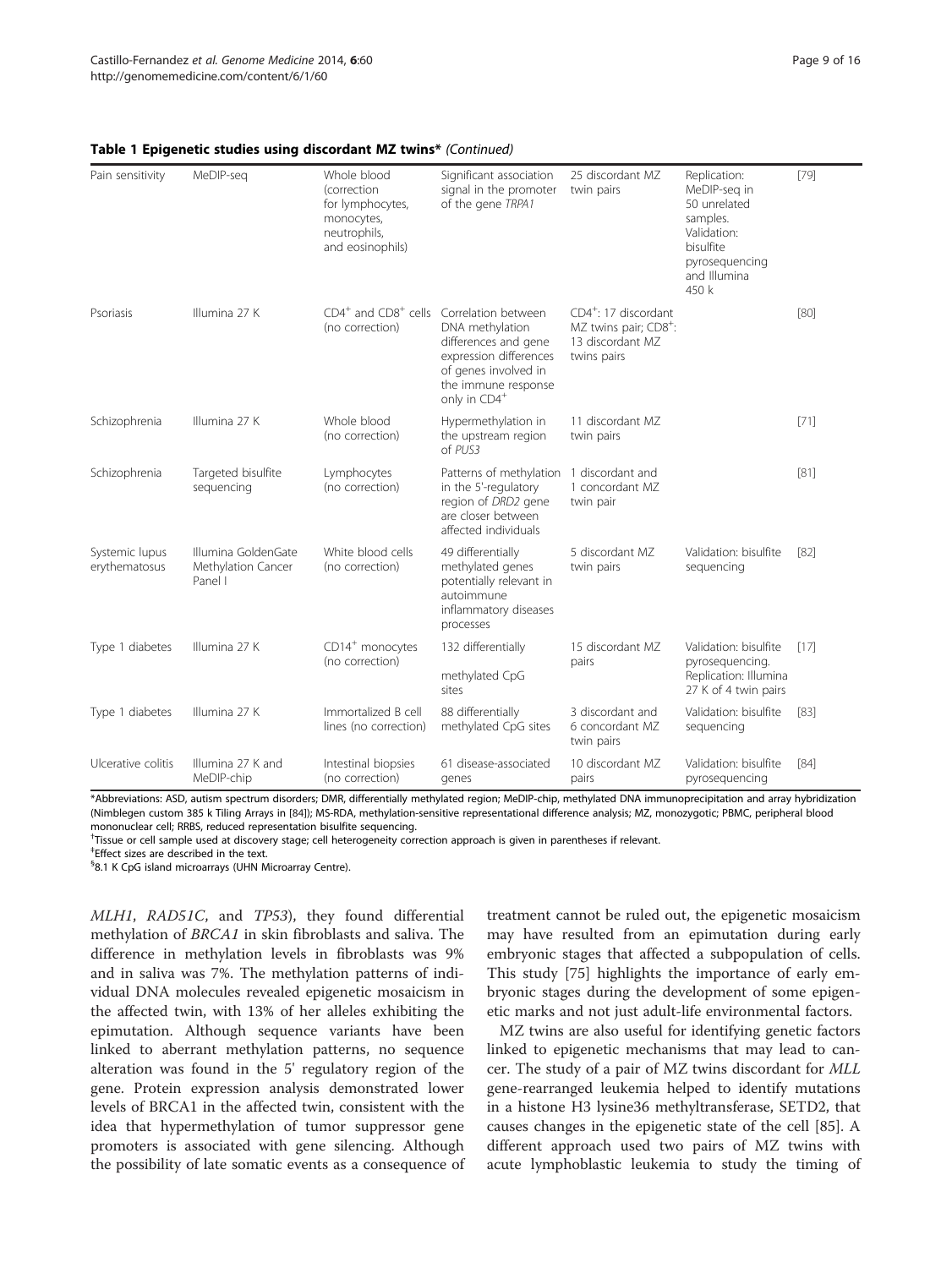genomic lesions that may lead to this disease [[86\]](#page-15-0). Thus, the interplay between genetics and epigenetics can also be studied using MZ twins.

## Autoimmune disorders

One of the first genome-wide DNA methylation studies of autoimmune disease was performed by Javierre et al. [[82\]](#page-14-0), who explored three autoimmune diseases with overlapping clinical signs and symptoms: systemic lupus erythematosus (SLE), rheumatoid arthritis, and dermatomyositis. DNA methylation of WBCs was assayed with a platform designed for cancer analysis (GoldenGate Methylation Cancer Panel I) that included 1,505 CpG sites from 807 genes. The cohort included five discordant MZ twin pairs for each disease and 30 unrelated normal controls. The authors [\[82](#page-14-0)] found no differences in DNA methylation of the five MZ twin pairs for rheumatoid arthritis and dermatomyositis, but they found a set of 49 genes differentially methylated in SLE discordant twins with absolute mean methylation differences >0.1. Ontology analysis revealed that the differentially methylated regions (DMRs) were linked to genes enriched in functional processes related to autoimmune inflammatory diseases. Successful confirmation of the methylation differences at eight genes was carried out by pyrosequencing of additional related samples.

A more extensive recent epigenetic study of T1D used the Illumina 27 K array for genome-wide DNA methylation analysis of a specific subset of immune cells, monocytes, from 15 MZ twins discordant for T1D. The results revealed the presence of T1D-specific methylation variable positions in the T1D-affected co-twins, with effect sizes of small magnitude, from 0.13% to 6.6% [[17\]](#page-13-0). The T1D-specific methylation variable positions were replicated in a set of four independent MZ pairs discordant for the disease. Furthermore, using samples from seven singletons before and after diagnosis, they demonstrated that methylation differences at these sites precede clinical diagnosis. DNA methylation changes associated with T1D were also observed by Stefan et al. [[83\]](#page-14-0) using the same array and immortalized B cell lines from only three T1D-discordant and six T1Dconcordant MZ twin pairs. The authors identified 88 differentially methylated sites present in all three discordant pairs and, interestingly, six of the identified genes are known to be associated with the disease from genome-wide association studies. These findings in part overlap with the results of Rakyan et al. [[17\]](#page-13-0): both reported differentially methylated positions in the MHC region. Replication of these findings is pending, but may contribute to understanding the role of epigenetic mechanisms in the etiology of T1D.

Using an integrative approach, Gervin et al. [[80](#page-14-0)] combined genome-wide DNA methylation and gene

expression profiles to study psoriasis in  $CD4^+$  cells from 17 discordant MZ twins and CD8<sup>+</sup> cells from 13 discordant MZ twins pairs. The DNA methylation profiles were once again obtained using the Illumina 27 K array, and gene expression was explored using the Illumina HT-12 array. The independent methylation and expression analyses did not detect any significant difference in DNA methylation or expression, but the combined analysis revealed correlation between the co-twin DNA methylation difference and the log fold expression ratio of genes involved with immune response in  $CD4^+$  cells. These findings highlight important pathways for the study of the disease, but require further study with more extensive DNA methylation coverage, as well as replication in a larger cohort. Another integrative approach included the analysis of differentially methylated CpG sites characterized with the Illumina 27 K array, DMRs obtained by methylated DNA immunoprecipitation and array hybridization (MeDIP-chip), and differential gene expression interrogated with Affymetrix UG 133 Plus 2.0 arrays to study ulcerative colitis with intestinal biopsies of 10 discordant MZ twin pairs [[84](#page-14-0)]. In total, 61 genes with differential expression and at least one differentially methylated position or region were defined as diseaseassociated. These integrative approaches allow the association of methylation with gene expression, but cannot determine causality. Different approaches are needed to establish whether DNA methylation is controlling gene expression.

## Psychiatric disorders

One early study of epigenetics in schizophrenia used lymphocytes of one discordant and one concordant pair of MZ twins to characterize the 5' regulatory region of the dopamine D2 receptor gene (DRD2) through bisulfite sequencing [[81](#page-14-0)]. The results showed that the epigenetic profile of the affected twin was more similar to the profile of the affected concordant twins than to the profile of their unaffected co-twin. The finding was of relevance for studying epigenetics and schizophrenia, but involved only a single gene.

Recent genome-wide epigenetic studies have identified interesting findings in major psychosis and depression. Dempster et al. [\[71](#page-14-0)] studied epigenetic changes in schizophrenia and bipolar disorder (BD) independently and as a major psychosis group. DNA methylation was assayed in blood samples from 22 MZ twin pairs discordant for schizophrenia or BD using the Illumina 27 K array. The strongest associated DMR in the schizophrenia group was found upstream of the tRNA pseudouridine synthase 3 gene (PUS3), in the BD group was upstream of the melanin-concentrating hormone receptor 1 gene (GPR24), and in the major psychosis group it was found in the promoter region of ST6GALNAC1. ST6GALNAC1 encodes a protein involved in glycosylation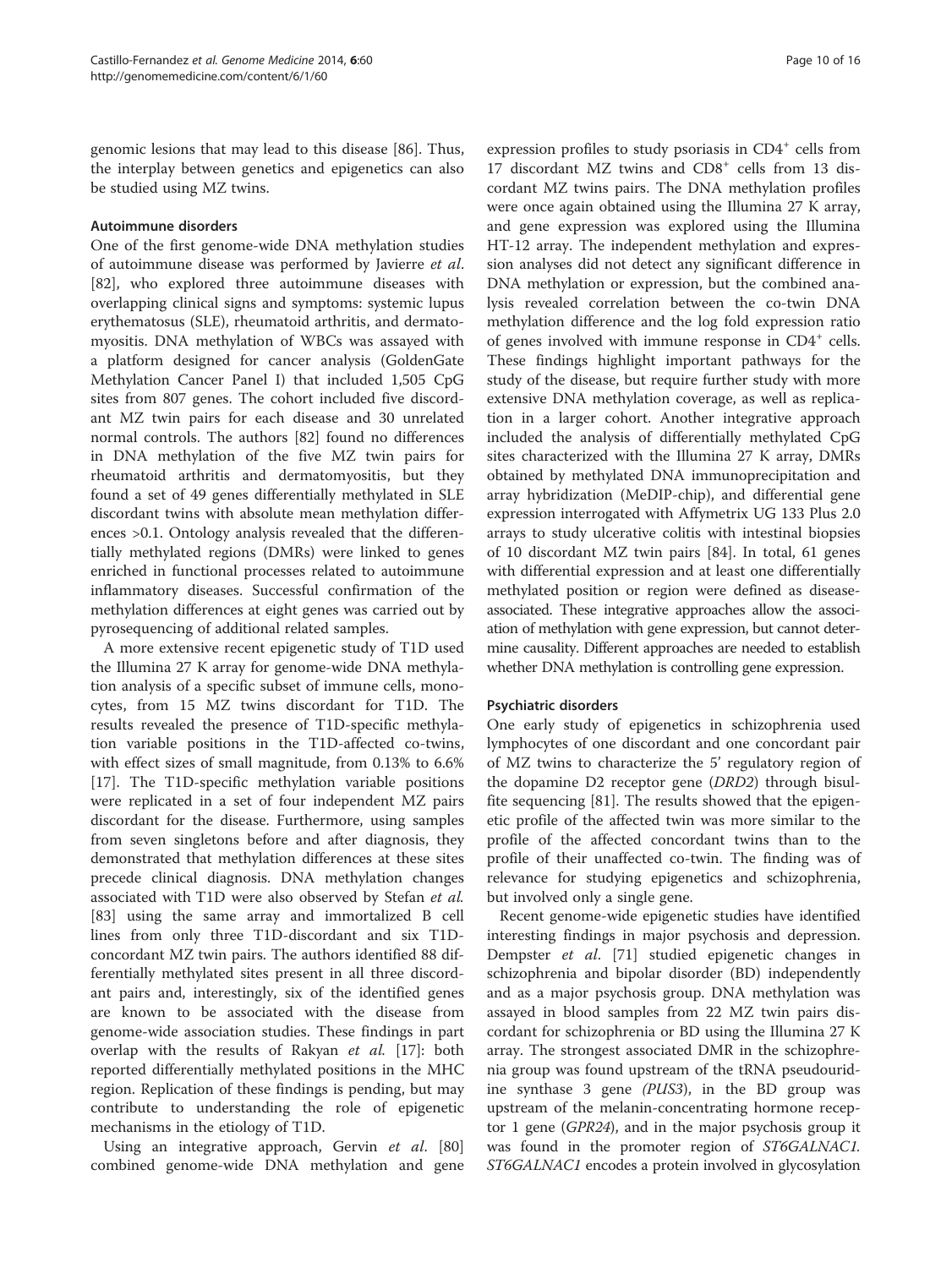and cell-cell interactions, and the identified epigenetic change overlapped a previously reported rare genomic duplication observed in schizophrenia. The reported effect size at this epigenetic variant was relatively modest: differences in methylation between affected and unaffected twins were, on average, less than 10%. Some of the topranked differentially methylated sites in the two groups were shared, but disorder-specific alterations were also observed with DNA methylation changes in opposite directions. This study also supported the idea of epimutations across tissues with the observation of hypomethylation of the ST6GALNAC1 DMR in 4 out of 30 post-mortem brain tissue samples of affected individuals.

A different approach to study BD used methylationsensitive representational difference analysis to characterize DNA methylation in lymphoblastoid cell lines of only one pair of discordant MZ twins [\[72\]](#page-14-0). One of the isolated differentially methylated fragments corresponded to the regulatory region of the pseudogene PPIEL. Its function is unknown, but a strong inverse correlation between the expression and DNA methylation levels of PPIEL was found.

Depression is another psychiatric disorder with interesting epigenetic findings. Using methylated DNA immunoprecipitation (MeDIP) with sequencing, Davies et al. [[77\]](#page-14-0) identified hypermethylation of a region within the ZBTBT20 gene associated with major depressive disorder (MDD). ZBTB20 has an important role in the developing hippocampus, a region previously implicated in the development of MDD. The discovery cohort included 50 MDD-discordant MZ twin pairs and the finding was replicated in a cohort of 356 unrelated case– control individuals. Although a previous study using the 450 K array was unable to observe significant DNA methylation differences using 12 MDD-discordant MZ twin pairs [[87](#page-15-0)], differences in sample size and much greater genome coverage of the MeDIP-seq method in comparison with the 450 K array (which only covers 8.9% of dynamic CpGs [\[88\]](#page-15-0)) may account for the differences. However, both studies reported a greater genomewide methylation variance in the MDD-affected twins than in the unaffected siblings. This study is among the largest epigenetic twin studies published so far (50 MZ discordant twin pairs), with an independent replication sample, but lacks validation of the findings using an alternative DNA methylation detection technique.

Adolescent depression was also studied in 18 pairs of MZ twins with discordant scores on self-rated depression [\[67\]](#page-14-0). Buccal cells were characterized in this study because of their low heterogeneity compared with blood, and the DNA methylation assay was performed with the Illumina 450 K array. Two of the top 10 differentially methylated sites with methylation differences less than 10% were also found in post-mortem brain samples of

patients with MDD. The methylation of these two sites shared across tissues has a potential use for development as biomarkers.

## Neurological diseases and pain

One of the earliest epigenetic studies using diseasediscordant MZ twins explored caudal duplication anomaly [\[74\]](#page-14-0), a condition characterized by duplication of organs in the caudal region. The authors used a candidate gene approach to examine DNA methylation at the promoter region of a gene implicated in these anomalies, AXIN1. Hypermethylation of the region was detected in the affected twin in peripheral blood mononuclear cells (PBMCs), but not in buccal cells. Because blood is mesodermal tissue whereas buccal cells are ectodermal, this result suggests that the epimutation occurred after the differentiation of the three germ layers and highlights the tissue-specific role of epigenetic marks.

The epigenetics of Alzheimer's disease has also been studied, though with a limited sample size. An immunochemistry assay was performed on the temporal neocortex of a pair of discordant MZ twins [\[68](#page-14-0)]. With this technique it was only possible to establish that the affected twin possessed reduced levels of DNA methylation in temporal neocortex, but not in other parts of the brain. This study highlights the importance of tissue selection in epigenetic studies and the difficulty of finding markers shared across tissues.

Subsequent genome-wide efforts included a small epigenetic twin study of multiple sclerosis, which is a demyelinating disease that causes neurodegeneration. Baranzini et al. [\[78](#page-14-0)] compared the genome-wide methylation of three MZ twin pairs discordant for multiple sclerosis using reduced representation bisulfite sequencing. CpG methylation differences were few, and no differential methylation was common in at least two pairs. This was the first attempt to study this disease in discordant MZ twins at this level of resolution, but the results were based on only three twin pairs. A larger sample size is needed to have reasonable statistical power to detect epigenetic changes. Furthermore, methylation was interrogated by a sequencing technology that only captures 11.5% of the dynamic CpG sites [[88](#page-15-0)].

Autism is a neurodevelopmental disorder with considerable twin discordance. One early approach with only three pairs of discordant MZ twins allowed the identification of 73 differentially methylated CpG islands in lymphoblastoid cell lines [\[69\]](#page-14-0). Methylation was interrogated with the 8.1 K CpG island microarray (UHN Microarray Center). The protein levels of two of the candidate genes, RORA and BCL-2, were decreased in autistic brains. In this case there is a link between the methylation levels in peripheral cells and the brain.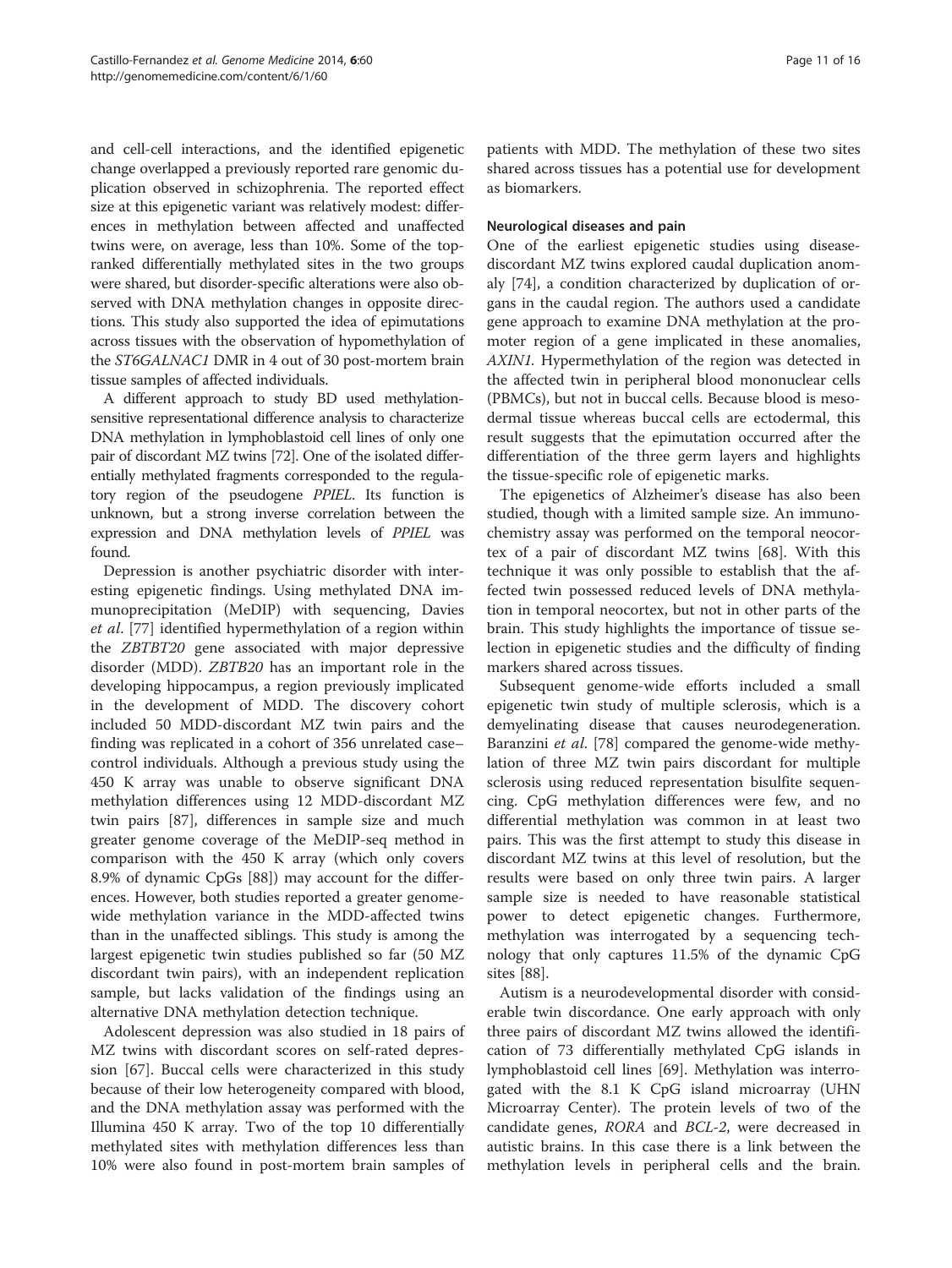Following this study [[69\]](#page-14-0), whole blood DNA methylation profiles of MZ twins discordant for autism spectrum disorder (ASD) allowed the identification of DMRs associated with ASD-related traits: social autistic traits, autistic restricted repetitive behaviors and interests (RRBIs), and communication autistic traits [\[70\]](#page-14-0). The genome-wide study characterized 34 MZ twin pairs discordant for ASD or a related trait, 5 concordant for ASD, and 11 concordant for no autistic phenotype using the Illumina 27 K array. No global DNA methylation differences within discordant twin pairs were found, but site-specific differences were abundant. The top-ranked DMRs included genes already mentioned in the ASD literature (GABRB3, AFF2, NLGN2, JMJD1C, SNRPN, SNURF, UBE3A, and KCNJ10). Although this study explored a relatively large number of twin pairs, the findings have not yet been replicated and were based on a relatively low-coverage array (Illumina 27 K) that examines only 0.7% of variable CpG sites [\[88](#page-15-0)].

Pain sensitivity is a complex phenotype, and genetic effects have been unable to fully explain the variation in pain sensitivity. Bell et al. [\[79](#page-14-0)] examined DMRs associated with pain using 50 MZ twins discordant for heat pain tolerance and 50 unrelated individuals in two separate epigenome-wide association studies. Pain sensitivity was determined using the heat pain suprathreshold and DNA methylation profiles of whole blood were characterized by genome-wide MeDIP-seq. The highest association of the combined results was in the promoter of TRPA1, a known pain-sensitivity gene that encodes an ion channel expressed in sensory neurons, and the finding was validated using bisulfite sequencing. The observed effect at the CpG site validated by bisulfite sequencing was a 10% change in DNA methylation, which corresponded to a 2°C change in heat pain sensitivity. Pain sensitivity discordance was defined as a heat pain tolerance difference >2°C between twins. Additionally, most of the 100 top-ranked DMRs were found to be associated with genetic variants and to be stable over time. This study used a moderate sample size of 25 MZ twin pairs, combined with an unrelated sample of individuals, to identify and validate DMRs and to gain insight into underlying mechanisms of epigenetic association.

Multiple previous studies have also explored predominantly candidate genes in other complex human traits with high MZ twin discordance rates. A recent genome-wide study focused on a case of congenital renal agenesis [\[76](#page-14-0)]. In this study, no genetic alterations were confirmed between a pair of discordant MZ twins, but 514 DMRs were detected using reduced representation bisulfite sequencing. However, because DNA methylation differences were present in normal concordant MZ twins, further studies and larger cohorts would be needed to reach conclusive results.

The study of Down syndrome has also benefited from the use of MZ twins. Using one pair of MZ twins discordant for trisomy 21 (which causes Down syndrome) it was possible to determine that the differential expression between the twins was organized in domains along all chromosomes and that the H3K4me3 profile was altered [\[89\]](#page-15-0). Further study of the chromosomal arrangements caused by alterations in epigenetic states might help to provide further insights into this condition.

## Implications for disease and medicine

Twins are a unique resource for elucidating complex molecular mechanisms of disease. Epigenetic findings from disease-discordant MZ twin studies so far have identified DNA methylation changes in multiple genes across a wide range of phenotypes. In some cases, such as DOK7 in breast cancer, the identified changes are likely biomarkers of disease but may also be involved in disease susceptibility as they pre-date the cancer diagnosis. In other examples, such as TRPA1 in pain susceptibility, ST6GALNAC1 in BD, ZBTB20 in MDD, and several genes identified in ASD, the peak findings are in genes that have already been implicated in the trait. However, it remains unclear whether these changes are causal or secondary to disease, and longitudinal studies are required to address this question. However, even if the identified epigenetic changes are secondary to disease, they can still improve our understanding of disease progression, especially for relapsing disorders such as BD.

Recent findings that smoking can be reliably detected in epigenetic patterns across tissues in humans also pave the way for further use of epigenetics as an epidemiology tool - using epigenetic changes as surrogates of the environment or risk factors. The use of epigenetic markers of environmental risk would greatly improve our understanding of the molecular basis of disease, as many complex traits have an environmental risk component that is often difficult to define and assess. Therefore, using epigenetic markers of environmental disease risk would help to identify environmentally driven disease mechanisms, including gene-environment interactions.

The study of epigenetics in disease using discordant MZ twins has present and future medical implications and translational potential. Finding novel epigenetic associations with disease has implications for the identification of potential targets of drugs and biomarkers for diagnosis and prognosis. Epigenetic drugs influencing DNA methylation and chromatin modifiers are capable of reversing aberrant epigenetic states and therefore the gene regulation of abnormal cells. Examples of such drugs include the DNMT inhibitors decitabine and azacitidine for the treatment of myelodysplastic syndrome, and the combined use of a DNMT inhibitor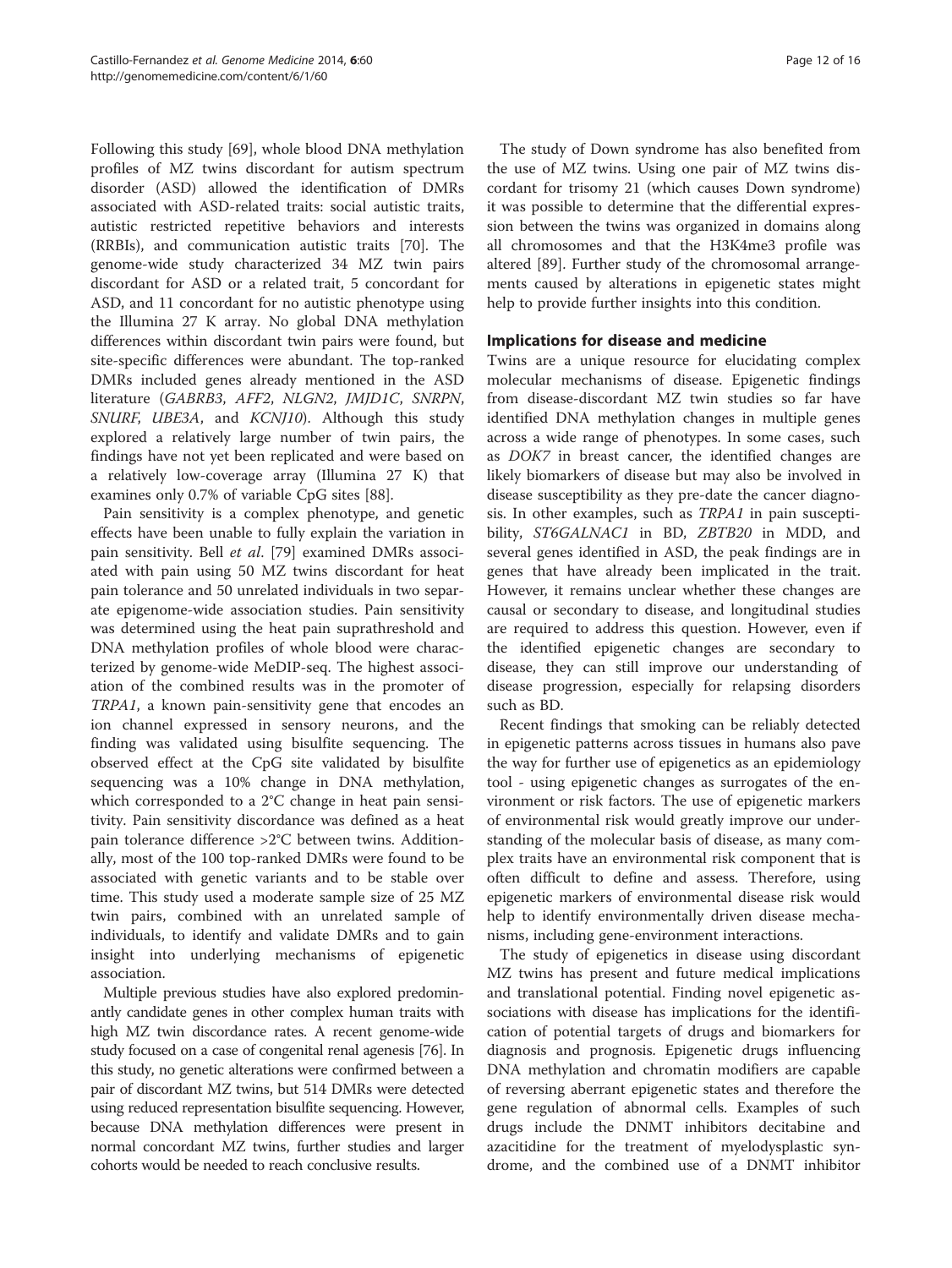<span id="page-12-0"></span>(hydralazine) and a histone deacetylase (HDAC) inhibitor (valproate) [\[90\]](#page-15-0). At present, at least another 40 epigenetic drugs are reported to be in development for cancer [[91](#page-15-0)].

New technologies also have the potential to allow the development of drugs for targeted epigenetic editing in the near future. Zinc-finger nucleases, transcription activator-like effector nucleases (TALENs), and the clustered regularly interspaced short palindromic repeats (CRISPRs) have allowed biological researchers to edit the genomes of various organisms [\[92\]](#page-15-0). The CRISPR/ Cas complex, a RNA guided nuclease, is probably the most promising tool because of the relative ease with which experiments can be designed and loci targeted. The system consists of foreign DNA sequences integrated within CRISPR loci that are later transcribed. The transcript is recognized by Cas proteins and together causes the cleavage of specific sequences. The fusion of this technology with epigenetic modifiers can potentially allow targeted epigenome editing [\[93](#page-15-0)]. Zinc fingers coupled to the catalytic domain of Dnmt3a have been used successfully for the epigenetic reprogramming of a tumor suppressor gene (MASPIN) and oncogene (SOX2) in cancer cells [\[94\]](#page-15-0). Epigenetic editing targets the gene itself to silence expression, rather than targeting multiple copies of the transcript as other technologies such as RNA interference do, which makes silencing by epigenetic editing potentially more effective. Many of the findings derived from epigenetic studies could provide therapeutic targets for these types of new epigenetic drugs.

Epigenetic comparisons of MZ twins and heritability studies of DNA methylation highlight that most epigenetic variability is unique to the individual. This property makes epigenetics potentially valuable for personalized medicine. Future implications of these findings include the role of epigenetics in P4 medicine (personalized, predictive, preventive, and participative medicine), as a stable yet potentially reversible molecular mechanism.

At present, key challenges in epigenetic studies of disease-discordant MZ twins predominantly relate to sample size and power, choice and availability of appropriate tissue for the trait of interest, maximizing DNA methylation array coverage and sensitivity, and integrating epigenetic profiles with genetic, transcription, and environmental datasets ([Box 1](#page-2-0)). The awareness of the value of discordant MZ studies is spreading and has led to the consolidation of international efforts, such as the EUroDiscotwin Consortium aimed at the combined collection of disease-discordant MZ twins from European and Australian Twin Registries. Furthermore, several large-scale epigenetic studies in existing twin cohorts are already under way. Whole blood is currently the sample of choice, and adjusting for cellular heterogeneity in blood samples should be a standard analytical tool in

epigenetic analysis. In future, access to reference datasets of epigenetic profiles across multiple tissues will enable the establishment of tissue-specificity rates at particular epigenetic marks. As costs of sequencing technologies are constantly decreasing, reasonable genome-wide methylation coverage and sensitivity will become feasible in the near future. Lastly, methods for integrating multiple layers of functional genomic data, including epigenetic data, should be explored in the context of epigenome-wide studies of MZ discordant twins. With the use of systems biology it is increasingly possible to integrate all molecular levels of information from a patient to provide a personalized diagnosis and treatment options.

The main priorities for future research would be to explore in depth epigenetic profiles in disease-discordant MZ twins using high-resolution epigenetic assays, and replicate the findings in independent cohorts. Because twinning is a rare event, to accelerate progress largescale efforts across international twin cohorts will be needed to reach sample sizes required to detect moderate epigenetic changes. Ultimately, longitudinal studies will be necessary to establish the timing of the epigenetic change with respect to disease onset, and to investigate its role in disease susceptibility or progression.

#### Abbreviations

ASD: Autism spectrum disorder; BD: Bipolar disorder; CRISPR: Clustered regularly interspaced short palindromic repeats; DMR: Differentially methylated region; DNMT: DNA methyltransferase; DZ: Dizygotic; ICC: Intra-pair correlation coefficient; MDD: Major depressive disorder; MeDIP: Methylated DNA immunoprecipitation; MHC: Major histocompatibility complex; MZ: Monozygotic; PBMCs: Peripheral blood mononuclear cells; T1D: Type 1 diabetes; WBC: White blood cell.

#### Competing interests

The authors declare that they have no competing interests.

#### Acknowledgments

This work was funded by EU-FP7 project EpitTrain (316758). TDS is an NIHR Senior Investigator and a European Research Council Senior Research Investigator (ERC 250157). The authors' research also received support from the TwinsUK resource, funded by the Wellcome Trust, with support from the NIHR-funded BioResource, Clinical Research Facility and Biomedical Research Centre based at Guy's and St Thomas' NHS Foundation Trust in partnership with King's College London.

#### Published: 31 July 2014

#### References

- 1. Waddington CH: The epigenotype. Endeavour 1942, 1:18-20.
- 2. Holliday R: Epigenetics: an overview. Dev Genet 1994, 15:453-457. 3. Holliday R, Pugh JE: DNA modification mechanisms and gene activity during development. Science 1975, 187:226–232.
- 4. Riggs AD: X inactivation, differentiation, and DNA methylation. Cytogenet Cell Genet 1975, 14:9–25.
- 5. Iguchi-Ariga SM, Schaffner W: CpG methylation of the cAMP-responsive enhancer/promoter sequence TGACGTCA abolishes specific factor binding as well as transcriptional activation. Genes Dev 1989, 3:612–619.
- 6. Boyes J, Bird A: DNA methylation inhibits transcription indirectly via a methyl-CpG binding protein. Cell 1991, 64:1123–1134.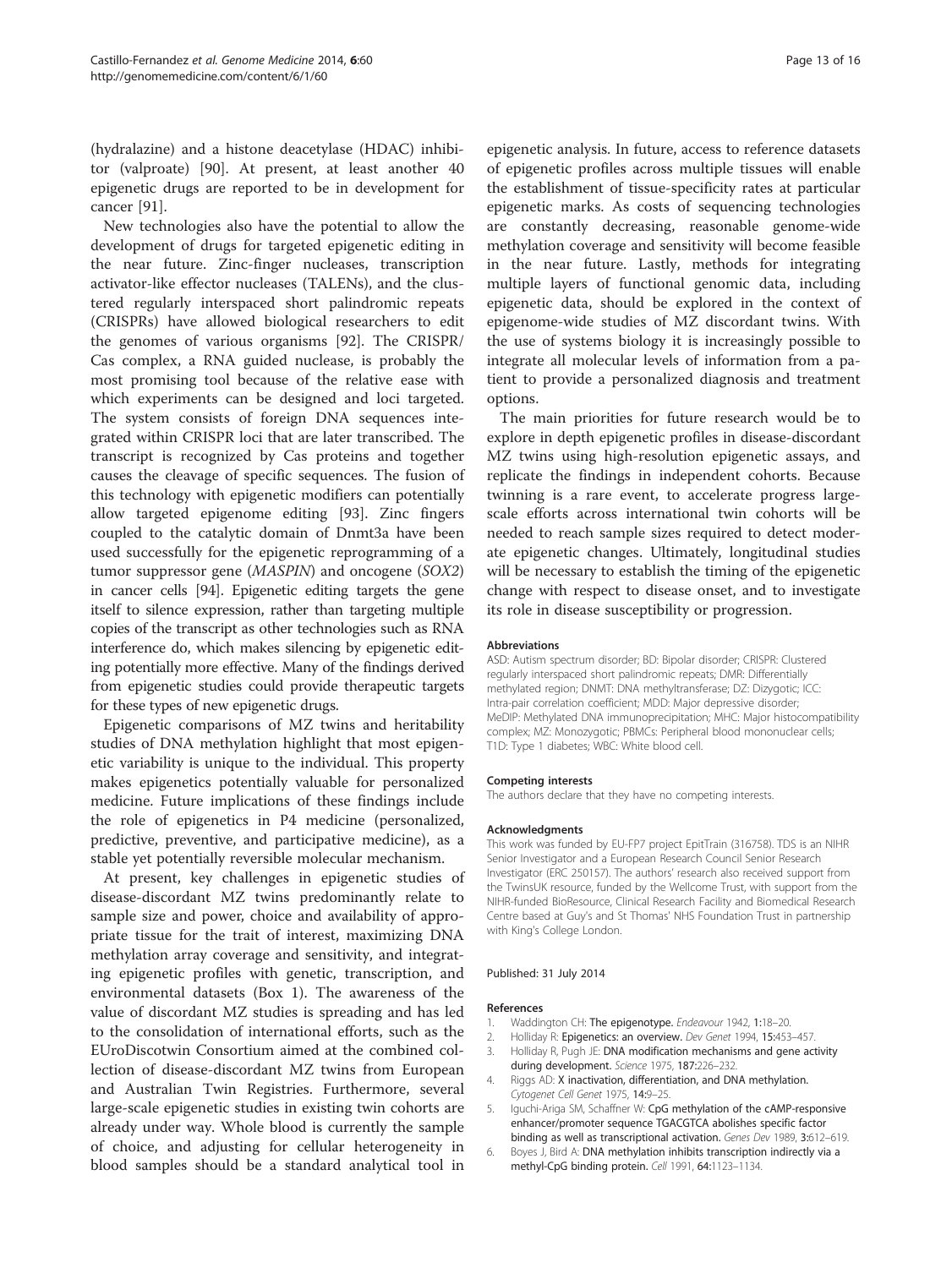- <span id="page-13-0"></span>7. Nan X, Campoy FJ, Bird A: MeCP2 is a transcriptional repressor with abundant binding sites in genomic chromatin. Cell 1997, 88:471–481.
- 8. Ball MP, Li JB, Gao Y, Lee J-H, LeProust EM, Park I-H, Xie B, Daley GQ, Church GM: Targeted and genome-scale strategies reveal gene-body methylation signatures in human cells. Nat Biotechnol 2009, 27:361–368.
- 9. Strahl BD, Allis CD: The language of covalent histone modifications. Nature 2000, 403:41–45.
- 10. Sullivan KF, Hechenberger M, Masri K: Human CENP-A contains a histone H3 related histone fold domain that is required for targeting to the centromere. J Cell Biol 1994, 127:581–592.
- 11. Barrero MJ, Sese B, Martí M, Izpisua Belmonte JC: Macro histone variants are critical for the differentiation of human pluripotent cells. J Biol Chem 2013, 288:16110–16116.
- 12. Hirschhorn JN, Brown SA, Clark CD, Winston F: Evidence that SNF2/SWI2 and SNF5 activate transcription in yeast by altering chromatin structure. Genes Dev 1992, 6:2288–2298.
- 13. Aravin AA, Sachidanandam R, Bourc'his D, Schaefer C, Pezic D, Toth KF, Bestor T, Hannon GJ: A piRNA pathway primed by individual transposons is linked to de novo DNA methylation in mice. Mol Cell 2008, 31:785–799.
- 14. Feinberg AP, Vogelstein B: Hypomethylation distinguishes genes of some human cancers from their normal counterparts. Nature 1983, 301:89–92.
- 15. Feinberg AP, Tycko B: The history of cancer epigenetics. Nat Rev Cancer 2004, 4:143–153.
- 16. Ballestar E: Epigenetics lessons from twins: prospects for autoimmune disease. Clin Rev Allergy Immunol 2010, 39:30-41.
- 17. Rakyan VK, Beyan H, Down TA, Hawa MI, Maslau S, Aden D, Daunay A, Busato F, Mein CA, Manfras B, Dias K-RM, Bell CG, Tost J, Boehm BO, Beck S, Leslie RD: Identification of type 1 diabetes-associated DNA methylation variable positions that precede disease diagnosis. PLoS Genet 2011, 7:e1002300.
- 18. Sanchez-Mut JV, Aso E, Panayotis N, Lott I, Dierssen M, Rabano A, Urdinguio RG, Fernandez AF, Astudillo A, Martin-Subero JI, Balint B, Fraga MF, Gomez A, Gurnot C, Roux J-C, Avila J, Hensch TK, Ferrer I, Esteller M: DNA methylation map of mouse and human brain identifies target genes in Alzheimer's disease. Brain 2013, 136:3018–3027.
- 19. Masliah E, Dumaop W, Galasko D, Desplats P: Distinctive patterns of DNA methylation associated with Parkinson disease: identification of concordant epigenetic changes in brain and peripheral blood leukocytes. Epigenetics 2013, 8:1030–1038.
- 20. Salam MT, Zhang Y, Begum K: Epigenetics and childhood asthma: current evidence and future research directions. Epigenomics 2012, 4:415–429.
- 21. Kaminsky Z, Petronis A, Wang S-C, Levine B, Ghaffar O, Floden D, Feinstein A: Epigenetics of personality traits: an illustrative study of identical twins discordant for risk-taking behavior. Twin Res Hum Genet 2008, 11:1–11.
- 22. Heyn H, Ferreira HJ, Bassas L, Bonache S, Sayols S, Sandoval J, Esteller M, Larriba S: Epigenetic disruption of the PIWI pathway in human spermatogenic disorders. PLoS One 2012, 7:e47892.
- 23. Zhang R, Miao Q, Wang C, Zhao R, Li W, Haile CN, Hao W, Zhang XY: Genome-wide DNA methylation analysis in alcohol dependence. Addict Biol 2013, 18:392–403.
- 24. Boomsma D, Busjahn A, Peltonen L: Classical twin studies and beyond. Nat Rev Genet 2002, 3:872–882.
- 25. Condon J, Shaw JE, Luciano M, Kyvik KO, Martin NG, Duffy DL: A study of diabetes mellitus within a large sample of Australian twins. Twin Res Hum Genet 2008, 11:28–40.
- 26. Lehtovirta M, Pietiläinen KH, Levälahti E, Heikkilä K, Groop L, Silventoinen K, Koskenvuo M, Kaprio J: Evidence that BMI and type 2 diabetes share only a minor fraction of genetic variance: a follow-up study of 23,585 monozygotic and dizygotic twins from the Finnish Twin Cohort Study. Diabetologia 2010, 53:1314–1321.
- 27. Hallmayer J, Cleveland S, Torres A, Phillips J, Cohen B, Torigoe T, Miller J, Fedele A, Collins J, Smith K, Lotspeich L, Croen LA, Ozonoff S, Lajonchere C, Grether JK, Risch N: Genetic heritability and shared environmental factors among twin pairs with autism. Arch Gen Psychiatry 2011, 68:1095-1102.
- 28. Beckmann H, Franzek E: The genetic heterogeneity of "schizophrenia". World J Biol Psychiatry 2000, 1:35–41.
- 29. Lichtenstein P, Holm NV, Verkasalo PK, Iliadou A, Kaprio J, Koskenvuo M, Pukkala E, Skytthe A, Hemminki K: Environmental and heritable factors in the causation of cancer–analyses of cohorts of twins from Sweden, Denmark, and Finland. N Engl J Med 2000, 343:78–85.
- 30. Jaenisch R, Bird A: Epigenetic regulation of gene expression: how the genome integrates intrinsic and environmental signals. Nat Genet 2003, 33:245–254.
- 31. Fraga MF, Ballestar E, Paz MF, Ropero S, Setien F, Ballestar ML, Heine-Suñer D, Cigudosa JC, Urioste M, Benitez J, Boix-Chornet M, Sanchez-Aguilera A, Ling C, Carlsson E, Poulsen P, Vaag A, Stephan Z, Spector TD, Wu Y-Z, Plass C, Esteller M: Epigenetic differences arise during the lifetime of monozygotic twins. Proc Natl Acad Sci U S A 2005, 102:10604–10609.
- 32. Kaminsky ZA, Tang T, Wang S-C, Ptak C, Oh GHT, Wong AHC, Feldcamp LA, Virtanen C, Halfvarson J, Tysk C, McRae AF, Visscher PM, Montgomery GW, Gottesman II, Martin NG, Petronis A: DNA methylation profiles in monozygotic and dizygotic twins. Nat Genet 2009, 41:240–245.
- 33. Gervin K, Hammerø M, Akselsen HE, Moe R, Nygård H, Brandt I, Gjessing HK, Harris JR, Undlien DE, Lyle R: Extensive variation and low heritability of DNA methylation identified in a twin study. Genome Res 2011, 21:1813–1821.
- 34. Martino D, Loke YJ, Gordon L, Ollikainen M, Cruickshank MN, Saffery R, Craig JM: Longitudinal, genome-scale analysis of DNA methylation in twins from birth to 18 months of age reveals rapid epigenetic change in early life and pair-specific effects of discordance. Genome Biol 2013, 14:R42.
- 35. Vilkaitis G, Suetake I, Klimasauskas S, Tajima S: Processive methylation of hemimethylated CpG sites by mouse Dnmt1 DNA methyltransferase. J Biol Chem 2005, 280:64–72.
- 36. Swain JL, Stewart TA, Leder P: Parental legacy determines methylation and expression of an autosomal transgene: A molecular mechanism for parental imprinting. Cell 1987, 50:719-727.
- 37. Buiting K, Dittrich B, Gross S, Lich C, Färber C, Buchholz T, Smith E, Reis A, Bürger J, Nöthen MM, Barth-Witte U, Janssen B, Abeliovich D, Lerer I, van den Ouweland AM, Halley DJ, Schrander-Stumpel C, Smeets H, Meinecke P, Malcolm S, Gardner A, Lalande M, Nicholls RD, Friend K, Schulze A, Matthijs G, Kokkonen H, Hilbert P, Van Maldergem L, Glover G, et al: Sporadic imprinting defects in Prader-Willi syndrome and Angelman syndrome: implications for imprint-switch models, genetic counseling, and prenatal diagnosis. Am J Hum Genet 1998, 63:170–180.
- 38. Lee MP, DeBaun MR, Mitsuya K, Galonek HL, Brandenburg S, Oshimura M, Feinberg AP: Loss of imprinting of a paternally expressed transcript, with antisense orientation to KVLQT1, occurs frequently in Beckwith-Wiedemann syndrome and is independent of insulin-like growth factor II imprinting. Proc Natl Acad Sci U S A 1999, 96:5203–5208.
- 39. Weksberg R: Discordant KCNQ1OT1 imprinting in sets of monozygotic twins discordant for Beckwith-Wiedemann syndrome. Hum Mol Genet 2002, 11:1317–1325.
- 40. Bliek J, Alders M, Maas SM, Oostra R-J, Mackay DM, van der Lip K, Callaway JL, Brooks A, van 't Padje S, Westerveld A, Leschot NJ, Mannens MMAM: Lessons from BWS twins: complex maternal and paternal hypomethylation and a common source of haematopoietic stem cells. Eur J Hum Genet 2009, 17:1625–1634.
- 41. Bestor TH: Imprinting errors and developmental asymmetry. Philos Trans R Soc Lond B Biol Sci 2003, 358:1411-1415
- 42. Yamazawa K, Kagami M, Fukami M, Matsubara K, Ogata T: Monozygotic female twins discordant for Silver-Russell syndrome and hypomethylation of the H19-DMR. J Hum Genet 2008, 53:950-955.
- 43. Begemann M, Spengler S, Kanber D, Haake A, Baudis M, Leisten I, Binder G, Markus S, Rupprecht T, Segerer H, Fricke-Otto S, Mühlenberg R, Siebert R, Buiting K, Eggermann T: Silver-Russell patients showing a broad range of ICR1 and ICR2 hypomethylation in different tissues. Clin Genet 2011, 80:83-88.
- 44. Machin GA: Some causes of genotypic and phenotypic discordance in monozygotic twin pairs. Am J Med Genet 1996, 61:216–228.
- 45. Gordon L, Joo JE, Powell JE, Ollikainen M, Novakovic B, Li X, Andronikos R, Cruickshank MN, Conneely KN, Smith AK, Alisch RS, Morley R, Visscher PM, Craig JM, Saffery R: Neonatal DNA methylation profile in human twins is specified by a complex interplay between intrauterine environmental and genetic factors, subject to tissue-specific influence. Genome Res 2012, 22:1395–1406.
- 46. Breitling LP, Yang R, Korn B, Burwinkel B, Brenner H: Tobacco-smoking-related differential DNA methylation: 27 K discovery and replication. Am J Hum Genet 2011, 88:450–457.
- 47. Monick MM, Beach SRH, Plume J, Sears R, Gerrard M, Brody GH, Philibert RA: Coordinated changes in AHRR methylation in lymphoblasts and pulmonary macrophages from smokers. Am J Med Genet B Neuropsychiatr Genet 2012, 159B:141–151.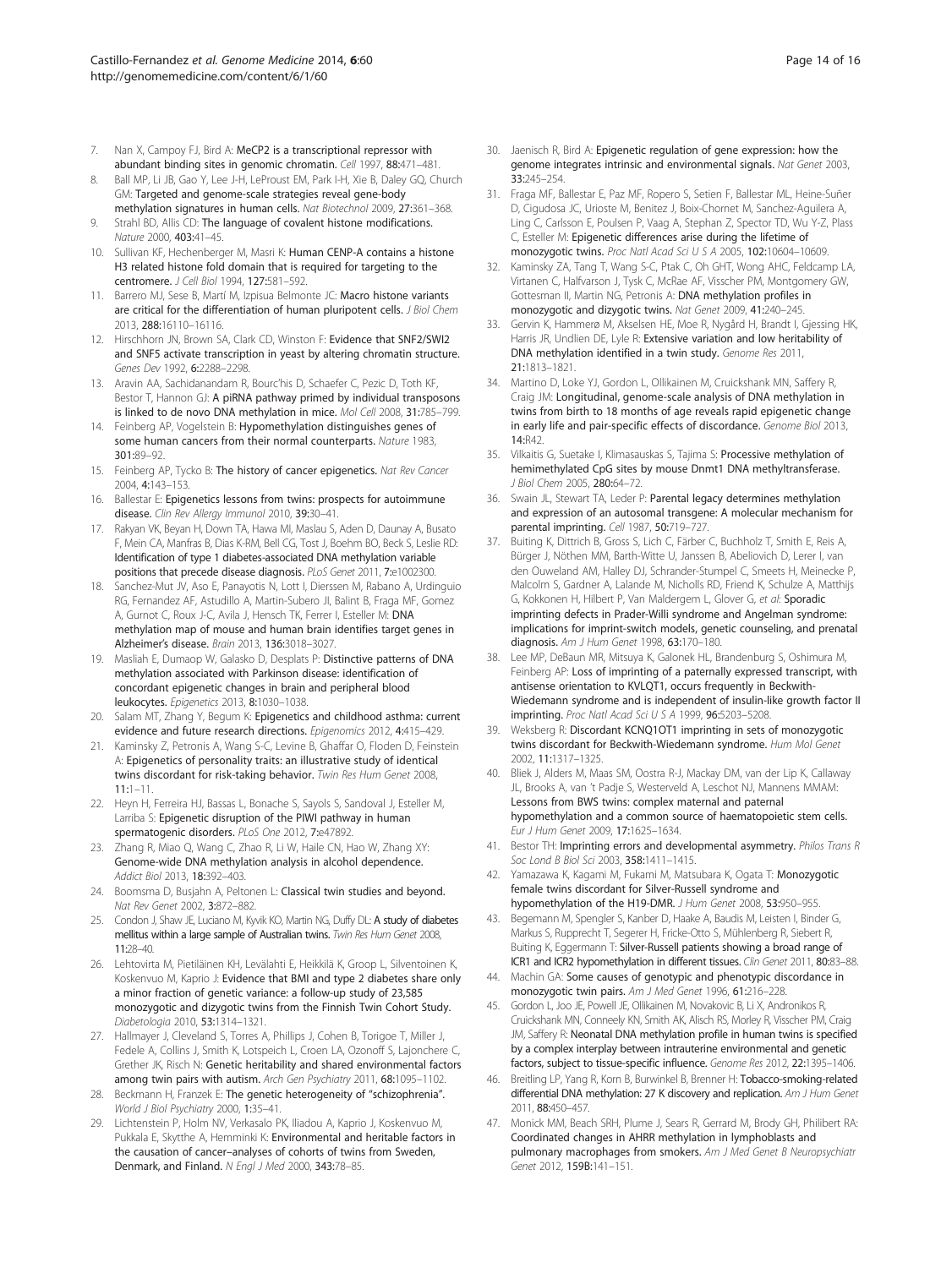- <span id="page-14-0"></span>48. Shenker NS, Polidoro S, van Veldhoven K, Sacerdote C, Ricceri F, Birrell MA, Belvisi MG, Brown R, Vineis P, Flanagan JM: Epigenome-wide association study in the European Prospective Investigation into Cancer and Nutrition (EPIC-Turin) identifies novel genetic loci associated with smoking. Hum Mol Genet 2013, 22:843–851.
- 49. Zeilinger S, Kühnel B, Klopp N, Baurecht H, Kleinschmidt A, Gieger C, Weidinger S, Lattka E, Adamski J, Peters A, Strauch K, Waldenberger M, Illig T: Tobacco smoking leads to extensive genome-wide changes in DNA methylation. PLoS One 2013, 8:e63812.
- 50. Feil R, Fraga MF: Epigenetics and the environment: emerging patterns and implications. Nat Rev Genet 2011, 13:97-109.
- 51. Li R, Montpetit A, Rousseau M, Wu SY, Greenwood CM, Spector TD, Pollak M, Polychronakos C, Richards JB: Somatic point mutations occurring early in development: a monozygotic twin study. J Med Genet 2014, 51:28–34.
- 52. Bruder CEG, Piotrowski A, Gijsbers AACJ, Andersson R, Erickson S, Diaz de Ståhl T, Menzel U, Sandgren J, von Tell D, Poplawski A, Crowley M, Crasto C, Partridge EC, Tiwari H, Allison DB, Komorowski J, van Ommen G-JB, Boomsma DI, Pedersen NL, den Dunnen JT, Wirdefeldt K, Dumanski JP: Phenotypically concordant and discordant monozygotic twins display different DNA copynumber-variation profiles. Am J Hum Genet 2008, 82:763–771.
- 53. Bell JT, Pai AA, Pickrell JK, Gaffney DJ, Pique-Regi R, Degner JF, Gilad Y, Pritchard JK: DNA methylation patterns associate with genetic and gene expression variation in HapMap cell lines. Genome Biol 2011, 12:R10.
- 54. Visscher PM, Hill WG, Wray NR: Heritability in the genomics era–concepts and misconceptions. Nat Rev Genet 2008, 9:255–266.
- 55. Falconer DS: Introduction to Quantitative Genetics, Volume 4. Glasgow: Robert MacLehose and Company; 1960.
- 56. Grjibovski AM, Olsen AO, Magnus P, Harris JR: Psoriasis in Norwegian twins: contribution of genetic and environmental effects. J Eur Acad Dermatol Venereol 2007, 21:1337–1343.
- 57. Zdravkovic S, Wienke A, Pedersen NL, de Faire U: Genetic susceptibility of myocardial infarction. Twin Res Hum Genet 2007, 10:848–852.
- 58. Bell JT, Tsai P-C, Yang T-P, Pidsley R, Nisbet J, Glass D, Mangino M, Zhai G, Zhang F, Valdes A, Shin S-Y, Dempster EL, Murray RM, Grundberg E, Hedman AK, Nica A, Small KS, Dermitzakis ET, McCarthy MI, Mill J, Spector TD, Deloukas P: Epigenome-wide scans identify differentially methylated regions for age and age-related phenotypes in a healthy ageing population. PLoS Genet 2012, 8:e1002629
- 59. Naeem H, Wong NC, Chatterton Z, Hong MKH, Pedersen JS, Corcoran NM, Hovens CM, Macintyre G: Reducing the risk of false discovery enabling identification of biologically significant genome-wide methylation status using the HumanMethylation450 array. BMC Genomics 2014, 15:51.
- 60. Souren NY, Lutsik P, Gasparoni G, Tierling S, Gries J, Riemenschneider M, Fryns J-P, Derom C, Zeegers MP, Walter J: Adult monozygotic twins discordant for intra-uterine growth have indistinguishable genome-wide DNA methylation profiles. Genome Biol 2013, 14:R44.
- 61. Kim K, Ban H-J, Seo J, Lee K, Yavartanoo M, Kim SC, Park K, Cho SB, Choi JK: Genetic factors underlying discordance in chromatin accessibility between monozygotic twins. Genome Biol 2014, 15:R72.
- 62. Milán T, Verkasalo PK, Kaprio J, Koskenvuo M: Lifestyle differences in twin pairs discordant for basal cell carcinoma of the skin. Br J Dermatol 2003, 149:115–123.
- 63. Williams FMK, Cherkas LF, Spector TD, MacGregor AJ: The effect of moderate alcohol consumption on bone mineral density: a study of female twins. Ann Rheum Dis 2005, 64:309–310.
- 64. Lee T, Lipnicki DM, Crawford JD, Henry JD, Trollor JN, Ames D, Wright MJ, Sachdev PS: Leisure activity, health, and medical correlates of neurocognitive performance among monozygotic twins: the older Australian twins study. J Gerontol B Psychol Sci Soc Sci 2014, 69:514–522.
- 65. Leskinen T, Usenius J-P, Alen M, Kainulainen H, Kaprio J, Kujala UM: Leisuretime physical activity and artery lumen diameters: a monozygotic co-twin control study. Scand J Med Sci Sports 2011, 21:e208–e214.
- 66. Barker DJP: Adult consequences of fetal growth restriction. Clin Obstet Gynecol 2006, 49:270–283.
- 67. Dempster EL, Wong CCY, Lester KJ, Burrage J, Gregory AM, Mill J, Eley TC: Genome-wide methylomic analysis of monozygotic twins discordant for adolescent depression. Biol Psychiatry 2014. doi:10.1016/j.biopsych.2014.04.013.
- 68. Mastroeni D, McKee A, Grover A, Rogers J, Coleman PD: Epigenetic differences in cortical neurons from a pair of monozygotic twins discordant for Alzheimer's disease. PLoS One 2009, 4:e6617.
- 69. Nguyen A, Rauch TA, Pfeifer GP, Hu VW: Global methylation profiling of lymphoblastoid cell lines reveals epigenetic contributions to autism spectrum disorders and a novel autism candidate gene, RORA, whose protein product is reduced in autistic brain. FASEB J 2010, 24:3036–3051.
- 70. Wong CCY, Meaburn EL, Ronald A, Price TS, Jeffries AR, Schalkwyk LC, Plomin R, Mill J: Methylomic analysis of monozygotic twins discordant for autism spectrum disorder and related behavioural traits. Mol Psychiatry 2014, 19:495–503.
- 71. Dempster EL, Pidsley R, Schalkwyk LC, Owens S, Georgiades A, Kane F, Kalidindi S, Picchioni M, Kravariti E, Toulopoulou T, Murray RM, Mill J: Disease-associated epigenetic changes in monozygotic twins discordant for schizophrenia and bipolar disorder. Hum Mol Genet 2011, 20:4786–4796.
- 72. Kuratomi G, Iwamoto K, Bundo M, Kusumi I, Kato N, Iwata N, Ozaki N, Kato T: Aberrant DNA methylation associated with bipolar disorder identified from discordant monozyqotic twins. Mol Psychiatry 2008, 13:429-441
- 73. Heyn H, Carmona FJ, Gomez A, Ferreira HJ, Bell JT, Sayols S, Ward K, Stefansson OA, Moran S, Sandoval J, Eyfjord JE, Spector TD, Esteller M: DNA methylation profiling in breast cancer discordant identical twins identifies DOK7 as novel epigenetic biomarker. Carcinogenesis 2013, 34:102–108.
- 74. Oates NA, van Vliet J, Duffy DL, Kroes HY, Martin NG, Boomsma DI, Campbell M, Coulthard MG, Whitelaw E, Chong S: Increased DNA methylation at the AXIN1 gene in a monozygotic twin from a pair discordant for a caudal duplication anomaly. Am J Hum Genet 2006, 79:155-162.
- 75. Galetzka D, Hansmann T, El Hajj N, Weis E, Irmscher B, Ludwig M, Schneider-Rätzke B, Kohlschmidt N, Beyer V, Bartsch O, Zechner U, Spix C, Haaf T: Monozygotic twins discordant for constitutive BRCA1 promoter methylation, childhood cancer and secondary cancer. Epigenetics 2012, 7:47–54.
- 76. Jin M, Zhu S, Hu P, Liu D, Li Q, Li Z, Zhang X, Xie Y, Chen X: Genomic and epigenomic analyses of monozygotic twins discordant for congenital renal agenesis. Am J Kidney Dis 2014, 64:119–122.
- 77. Davies MN, Krause L, Bell JT, Gao F, Ward KJ, Wu H, Lu H, Liu Y, Tsai P-C, Collier DA, Murphy T, Dempster E, Mill J, Battle A, Mostafavi S, Zhu X, Henders A, Byrne E, Wray NR, Martin NG, Spector TD, Wang J: Hypermethylation in the ZBTB20 gene is associated with major depressive disorder. Genome Biol 2014, 15:R56.
- 78. Baranzini SE, Mudge J, van Velkinburgh JC, Khankhanian P, Khrebtukova I, Miller NA, Zhang L, Farmer AD, Bell CJ, Kim RW, May GD, Woodward JE, Caillier SJ, McElroy JP, Gomez R, Pando MJ, Clendenen LE, Ganusova EE, Schilkey FD, Ramaraj T, Khan OA, Huntley JJ, Luo S, Kwok P-Y, Wu TD, Schroth GP, Oksenberg JR, Hauser SL, Kingsmore SF: Genome, epigenome and RNA sequences of monozygotic twins discordant for multiple sclerosis. Nature 2010, 464:1351-1356.
- 79. Bell JT, Loomis AK, Butcher LM, Gao F, Zhang B, Hyde CL, Sun J, Wu H, Ward K, Harris J, Scollen S, Davies MN, Schalkwyk LC, Mill J, Williams FMK, Li N, Deloukas P, Beck S, McMahon SB, Wang J, John SL, Spector TD: Differential methylation of the TRPA1 promoter in pain sensitivity. Nat Commun 2014, 5:2978.
- 80. Gervin K, Vigeland MD, Mattingsdal M, Hammerø M, Nygård H, Olsen AO, Brandt I, Harris JR, Undlien DE, Lyle R: DNA methylation and gene expression changes in monozygotic twins discordant for psoriasis: identification of epigenetically dysregulated genes. PLoS Genet 2012, 8:e1002454.
- 81. Petronis A, Gottesman II, Kan P, Kennedy JL, Basile VS, Paterson AD, Popendikyte V: Monozygotic twins exhibit numerous epigenetic differences: clues to twin discordance? Schizophr Bull 2003, 29:169–178.
- 82. Javierre BM, Fernandez AF, Richter J, Al-Shahrour F, Martin-Subero JI, Rodriguez-Ubreva J, Berdasco M, Fraga MF, O'Hanlon TP, Rider LG, Jacinto FV, Lopez-Longo FJ, Dopazo J, Forn M, Peinado MA, Carreño L, Sawalha AH, Harley JB, Siebert R, Esteller M, Miller FW, Ballestar E: Changes in the pattern of DNA methylation associate with twin discordance in systemic lupus erythematosus. Genome Res 2010, 20:170–179.
- 83. Stefan M, Zhang W, Concepcion E, Yi Z, Tomer Y: DNA methylation profiles in type 1 diabetes twins point to strong epigenetic effects on etiology. J Autoimmun 2014, 50:33–37.
- 84. Häsler R, Feng Z, Bäckdahl L, Spehlmann ME, Franke A, Teschendorff A, Rakyan VK, Down TA, Wilson GA, Feber A, Beck S, Schreiber S, Rosenstiel P: A functional methylome map of ulcerative colitis. Genome Res 2012, 22:2130–2137.
- 85. Zhu X, He F, Zeng H, Ling S, Chen A, Wang Y, Yan X, Wei W, Pang Y, Cheng H, Hua C, Zhang Y, Yang X, Lu X, Cao L, Hao L, Dong L, Zou W, Wu J, Li X, Zheng S, Yan J, Zhou J, Zhang L, Mi S, Wang X, Zhang L, Zou Y, Chen Y, Geng Z, et al: Identification of functional cooperative mutations of SETD2 in human acute leukemia. Nat Genet 2014, 46:287–293.